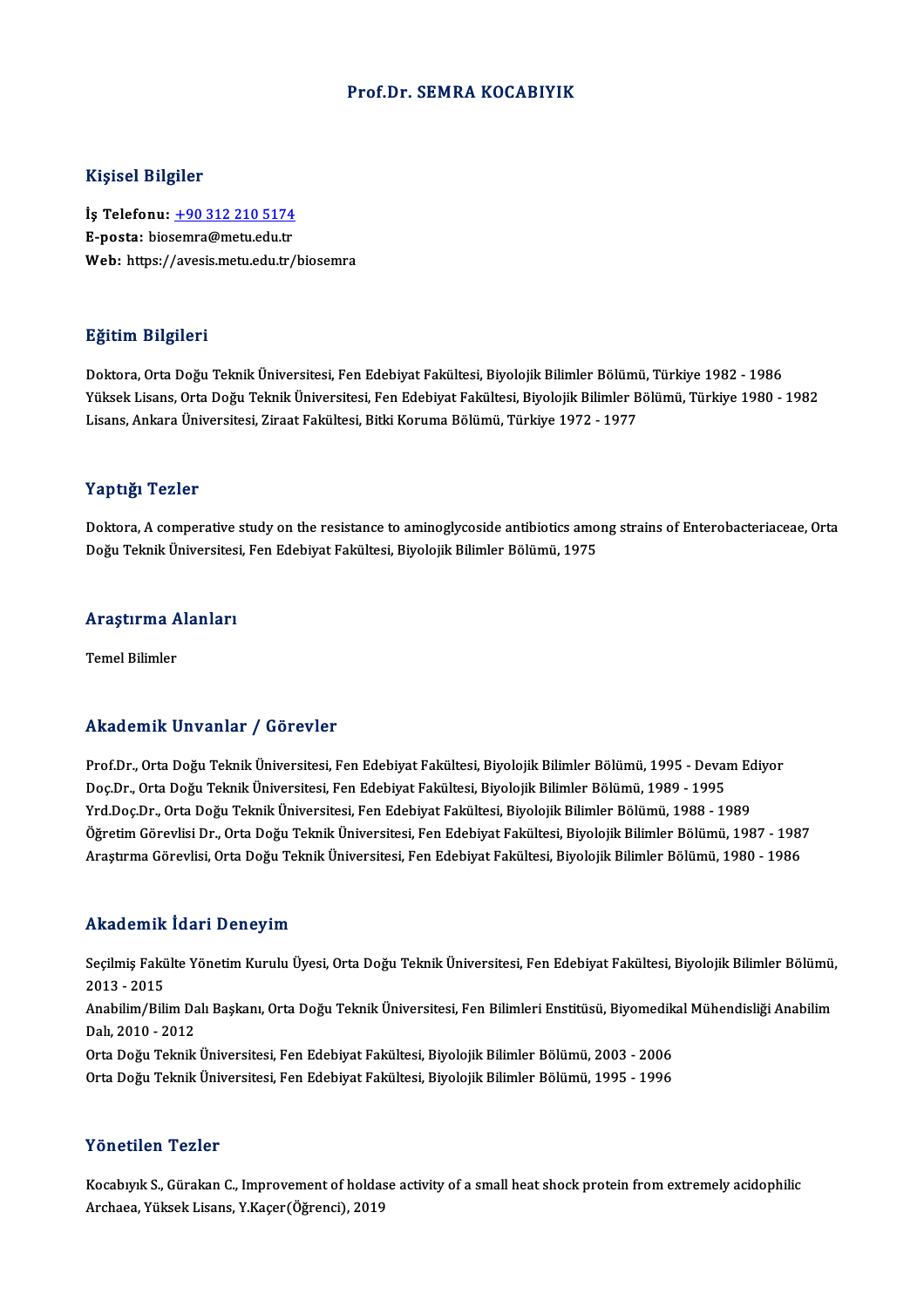KOCABIYIK S., Thermoplasma volcanium GSS1'in ekstrem stres altında transkriptom analizi., Yüksek Lisans,<br>S.Zahav(Öğrengi), 2015 KOCABIYIK S., Thermop<br>S.Zabcı(Öğrenci), 2015<br>KOCABIYIK S., Transarir KOCABIYIK S., Thermoplasma volcanium GSS1'in ekstrem stres altında transkriptom analizi., Yüksek Lisans,<br>S.Zabcı(Öğrenci), 2015<br>KOCABIYIK S., Transcriptome analysis of Thermoplasma volcanium GSS11 under extreme stress, Yük

S.Zabcı(Öğrenci), 2015<br>KOCABIYIK S., Transcriptome analysis of Thermoplasma volcanium GSS11 under extreme stress, Yüksek Lisans,<br>S.ZABCI(Öğrenci), 2015 KOCABIYIK S., Transcriptome analysis of Thermoplasma volcanium GSS11 under extreme stress, Yüksek Lisans,<br>S.ZABCI(Öğrenci), 2015<br>KOCABIYIK S., Structural modelling and functional analysis of the engineered small heat-shock

S.ZABCI(Öğrenci), 2015<br>KOCABIYIK S., Structural modelling and functional analysis of the enginee<br>from Thermoplasma volcanium, Yüksek Lisans, I.SHERAJ(Öğrenci), 2014<br>KOCARIYIK S., Expression profiling of Thermoplasma volcan KOCABIYIK S., Structural modelling and functional analysis of the engineered small heat-shock protein,TPV-HSP14.3<br>from Thermoplasma volcanium, Yüksek Lisans, I.SHERAJ(Öğrenci), 2014<br>KOCABIYIK S., Expression profiling of Th

from Thermoplasma volcanium, Yüksek Lisans, I.SHERAJ(Öğrenci), 2014<br>KOCABIYIK S., Expression profiling of Thermoplasma volcanium GSS1 under stress cond<br>proteasome associated regulatory VAT genes, Yüksek Lisans, T.YILMAZ(Öğ KOCABIYIK S., Expression profiling of Thermoplasma volcanium GSS1 under stress conditions with specific emp<br>proteasome associated regulatory VAT genes, Yüksek Lisans, T.YILMAZ(Öğrenci), 2013<br>KOCABIYIK S., Thermoasidofilik

proteasome associated regulatory VAT genes, Yüksek Lisan<br>KOCABIYIK S., Thermoasidofilik bir arkea olan Thermopla<br>tepkisindeki rolü., Yüksek Lisans, S.Aygar(Öğrenci), 2011<br>KOCABIYIK S. VOLKAN M. Annlisation of surfase onban

KOCABIYIK S., Thermoasidofilik bir arkea olan Thermoplasma Volcanium'un küçük ısı şoku proteinlerinin stres<br>tepkisindeki rolü., Yüksek Lisans, S.Aygar(Öğrenci), 2011<br>KOCABIYIK S., VOLKAN M., Application of surface-enhanced tepkisindeki rolü., Yüksek Lisans, S.Ayga<br>KOCABIYIK S., VOLKAN M., Application c<br>Doktora, S.KARABIÇAK(Öğrenci), 2011<br>KOCABIYIK S., The rols of small heat she KOCABIYIK S., VOLKAN M., Application of surface-enhanced raman scattering (SERS) method for genetic analyses,<br>Doktora, S.KARABIÇAK(Öğrenci), 2011<br>KOCABIYIK S., The role of small heat shock proteins of the thermoacidophilic

stress response, Yüksek Lisans, S.AYGAR(Öğrenci), 2011 KOCABIYIK S., The role of small heat shock proteins of the thermoacidophilic archaeon, Thermoplasma volcanium<br>stress response, Yüksek Lisans, S.AYGAR(Öğrenci), 2011<br>KOCABIYIK S., Heat shock response in Thermoplasma volcani

stress response, Yüksek Lisans, S.AYGAR(Öğrenci), 2011<br>KOCABIYIK S., Heat shock response in Thermoplasma volcanium: Cloning and<br>chaperonin (thermosome) genes, Yüksek Lisans, F.DOLDUR(Öğrenci), 2008<br>CALIK B. KOCABIYIK S. Be KOCABIYIK S., Heat shock response in Thermoplasma volcanium: Cloning and differential expression<br>chaperonin (thermosome) genes, Yüksek Lisans, F.DOLDUR(Öğrenci), 2008<br>ÇALIK P., KOCABIYIK S., Recombinant therapeutic proteas

chaperonin (thermosome) genes, Yüksek Lisans, F.DOLDUR(Öğrenci), 2008<br>ÇALIK P., KOCABIYIK S., Recombinant therapeutic protease production by Bacillus sp., Yüksek Lisans,<br>N.KORKMAZ(Öğrenci), 2007 CALIK P., KOCABIYIK S., Recombinant therapeutic protease production by Bacillus sp., Yüksek Lisans,<br>N.KORKMAZ(Öğrenci), 2007<br>KOCABIYIK S., Buğday sarı pas hastalığında rol alan genlerin saptanması., Doktora, O.Bozkurt(Öğre

N.KORKMAZ(Öğrenci), 2007<br>KOCABIYIK S., Buğday sarı pas hastalığında rol alan genlerin saptanması., Doktora, O.Bozkurt(Öğrenci<br>AKKAYA M., KOCABIYIK S., Determination of genes involved in yellow rust disease of wheat, Doktor KOCABIYIK S., Buğday sarı p.<br>AKKAYA M., KOCABIYIK S., D.<br>O.BOZKURT(Öğrenci), 2007<br>AKKAYA M., KOCABIYIK S., B.

AKKAYA M., KOCABIYIK S., Determination of genes involved in yellow rust disease of wheat, Doktora,<br>O.BOZKURT(Öğrenci), 2007<br>AKKAYA M., KOCABIYIK S., Biochemical characterization of recombinant 20S proteasome from Thermopla 0.BOZKURT(Öğrenci), 2007<br>AKKAYA M., KOCABIYIK S., Biochemical characterization of recombinant 20S proteas<br>and cloning of its regulatory subunit gene, Yüksek Lisans, G.BAYDAR(Öğrenci), 2006 AKKAYA M., KOCABIYIK S., Biochemical characterization of recombinant 20S proteasome from Thermoplasma vo<br>and cloning of its regulatory subunit gene, Yüksek Lisans, G.BAYDAR(Öğrenci), 2006<br>KOCABIYIK S., thermoplasma volcani

KOCABIYIK S., thermoplasma volcanium'un periplazmik (clp p-benzeri) ve membrana-bağlı serin proteaz enzim genlerinin escherichia coli'de klonlanması ve anlatımı, Yüksek Lisans, B.Demirok(Öğrenci), 2006

KOCABIYIK S., Cloning and expression of periplasmic (CLpP-LIKE) and memrane-bound serine protease genes of<br>thermoplasma volcanium in escherichia coli, Yüksek Lisans, B.DEMİROK(Öğrenci), 2006 KOCABIYIK S., Cloning and expression of periplasmic (CLpP-LIKE) and memrane-bound serine protease genes of<br>thermoplasma volcanium in escherichia coli, Yüksek Lisans, B.DEMİROK(Öğrenci), 2006<br>KOCABIYIK S., Expression of rec

Lisans, B.KOYUNCU(Öğrenci), 2006 KOCABIYIK S., Expression of recombinant acid protease (thermopsin) gene from thermoplasma volcanium, Yük<br>Lisans, B.KOYUNCU(Öğrenci), 2006<br>KOCABIYIK S., Thermoplasma volcanium, rekombinant 20s proteazom'unun biyokimyasal ka

KOCABIYIK S., Thermoplasma volcanium, rekombinant 20s proteazom'unun biyokimyasal karakterizasyonu ve<br>düzenleyici alt birim geninin klonlanması, Yüksek Lisans, G.Baydar(Öğrenci), 2006 KOCABIYIK S., Thermoplasma volcanium, rekombinant 20s proteazom'unun biyokimyasal karakterizas<br>düzenleyici alt birim geninin klonlanması, Yüksek Lisans, G.Baydar(Öğrenci), 2006<br>KOCABIYIK S., Inference of switching networks düzenleyici alt birim genir<br>KOCABIYIK S., Inference o<br>D.AKÇAY(Öğrenci), 2005<br>AKKAYA M. KOCABIYIK S

KOCABIYIK S., Inference of switching networks by using a piecewise linear formulation, Yüksek Lisans,<br>D.AKÇAY(Öğrenci), 2005<br>AKKAYA M., KOCABIYIK S., Cloning, expression and sequencing of citrate synthase from Thermoplasma D.AKÇAY(Öğrenci), 2005<br>AKKAYA M., KOCABIYIK S., Cloning, expr<br>Yüksek Lisans, Ç.ÇEKİÇ(Öğrenci), 2004<br>KOCABIYIK S. Construction of various f AKKAYA M., KOCABIYIK S., Cloning, expression and sequencing of citrate synthase from Thermoplasma volcanium,<br>Yüksek Lisans, Ç.ÇEKİÇ(Öğrenci), 2004<br>KOCABIYIK S., Construction of various fusion proteins of recombinant citrat

Yüksek Lisans, Ç.ÇEKİÇ(Öğrenci), 2004<br>KOCABIYIK S., Construction of various fusio<br>Yüksek Lisans, S.ÖZDOĞAN(Öğrenci), 2004<br>KOCABIYIK S. Thermenlesma velsaniym'un KOCABIYIK S., Construction of various fusion proteins of recombinant citrate synthase from thermoplasma volcaniu<br>Yüksek Lisans, S.ÖZDOĞAN(Öğrenci), 2004<br>KOCABIYIK S., Thermoplasma volcanium'un hücre dışı termostabil bir as

Yüksek Lisans, S.ÖZDOĞAN(Öğ<br>KOCABIYIK S., Thermoplasma<br>Lisans, H.Özel(Öğrenci), 2003<br>AKKAYA M. KOCABIYIK S. Ide KOCABIYIK S., Thermoplasma volcanium'un hücre dışı termostabil bir asit proteazinin e.coli'de klonlanması, Yüksek<br>Lisans, H.Özel(Öğrenci), 2003<br>AKKAYA M., KOCABIYIK S., Identification of the genes involved in "Phyotsiderop

Lisans, H.Özel(Öğrenci), 2003<br>AKKAYA M., KOCABIYIK S., Identification of the genes involved in "Phyotsiderophore" synthesis and metal ion uptake in<br>wheat using RT-PCR, Yüksek Lisans, Y.AKTAŞ(Öğrenci), 2003 AKKAYA M., KOCABIYIK S., Identification of the genes involved in "Phyotsiderophore" synthesis and metal ion uptake in<br>wheat using RT-PCR, Yüksek Lisans, Y.AKTAŞ(Öğrenci), 2003<br>AKKAYA M., KOCABIYIK S., Investigations of whe

wheat using RT-PCR, Yüksek Lisans, Y.AKTAŞ(Öğrenci)<br>AKKAYA M., KOCABIYIK S., Investigations of wheat genet<br>technique, Yüksek Lisans, M.TÜRKTAŞ(Öğrenci), 2003<br>KOCABIYIK S., Burifisation and shanssteriration of sute AKKAYA M., KOCABIYIK S., Investigations of wheat genes involved in zinc efficiency mechanism using differential display<br>technique, Yüksek Lisans, M.TÜRKTAŞ(Öğrenci), 2003<br>KOCABIYIK S., Purification and characterization of

technique, Yüksek Lisans, M.TÜRKTAŞ(Öğrenci), 2003<br>KOCABIYIK S., Purification and characterization of cytoplasmic and pr<br>from Thermoplasma volcanium, Doktora, İ.ÖZDEMİR(Öğrenci), 2003<br>AKKANA M. KOCABIYIK S. Cloning of alph KOCABIYIK S., Purification and characterization of cytoplasmic and proteasome associated chymotrypsin-like proteases<br>from Thermoplasma volcanium, Doktora, İ.ÖZDEMİR(Öğrenci), 2003<br>AKKAYA M., KOCABIYIK S., Cloning of alpha

from Thermoplasma volcanium, Doktora, İ.ÖZDEMİR(Öğrenci), 2003<br>AKKAYA M., KOCABIYIK S., Cloning of alpha and beta subunit genes o<br>Yüksek Lisans, G.SEYİT(Öğrenci), 2002 AKKAYA M., KOCABIYIK S., Cloning of alpha and beta subunit genes of 20 S proteasome from thermoplasma volcanium,<br>Yüksek Lisans, G.SEYİT(Öğrenci), 2002<br>KOCABIYIK S., Isolation of monobromoacetate and dichlaroacetate degradi

Yüksek Lisans, G.SEYİT(Öğrenci), 2002<br>KOCABIYIK S., Isolation of monobromoacetate and dichlaroacetate degrading bacteria from polluten sea<br>analysis of haloacid de halogenaze geofypes by using polymerase choun reaction (PCR KOCABIYIK S., Isolation o<br>analysis of haloacid de ha<br>B.FIRAT(Öğrenci), 2000<br>KOCABIYIK S. Engineerij

B.FIRAT(Öğrenci), 2000<br>KOCABIYIK S., Engineering of citrate synthase from thermoplasma acidophilum to investigate the molecular mechanisms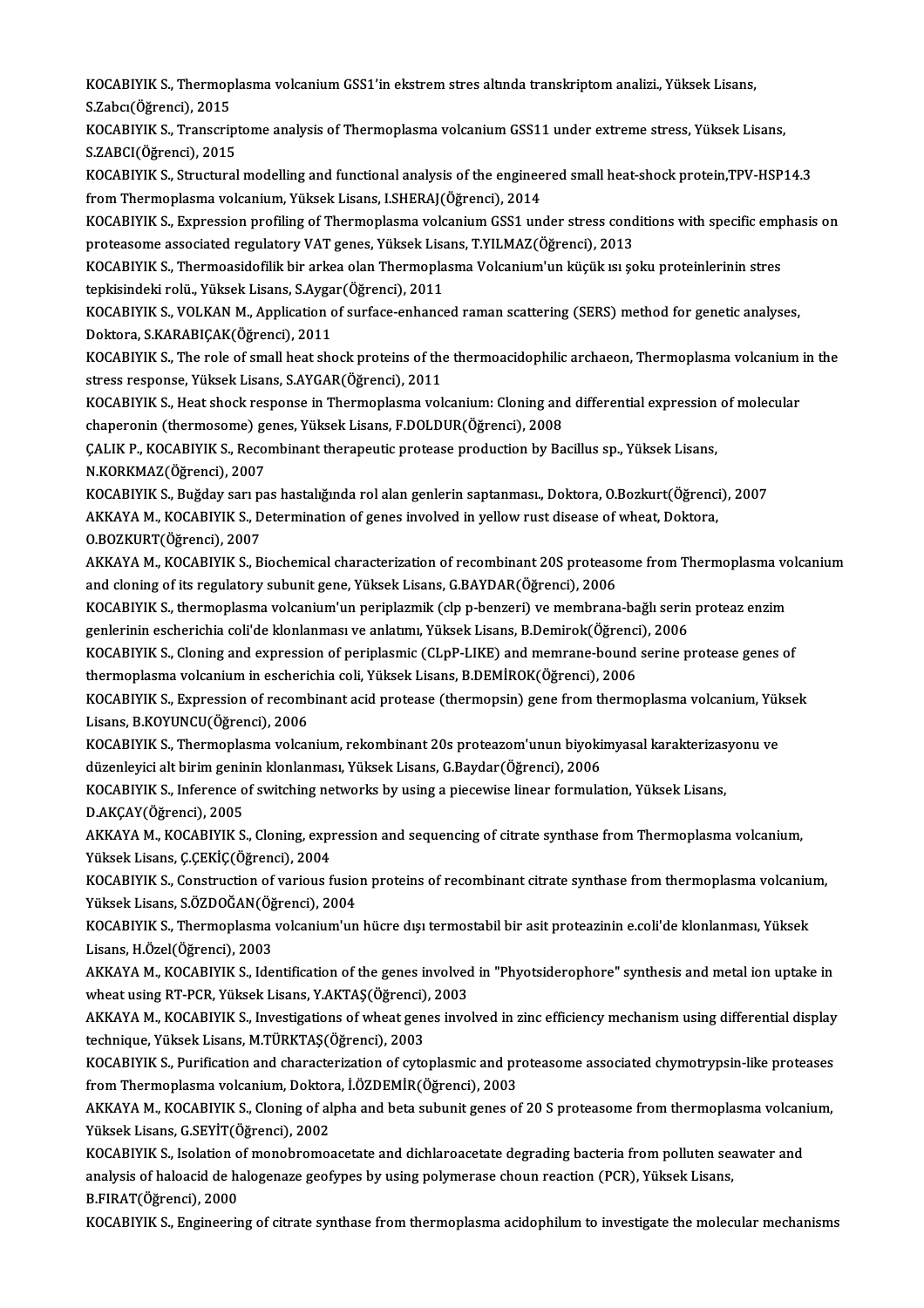of thermostability, Doktora, İ.ERDURAN(Öğrenci), 2000<br>VOCARIVIK S. Engineering of sitrate sunthase fram Ther

of thermostability, Doktora, İ.ERDURAN(Öğrenci), 2000<br>KOCABIYIK S., Engineering of citrate synthase from Thermoplasma acidophilum to investigate the molecular mechansims<br>Of Thermostability, Doktore, İ.Erduran(Öğrengi), 200 of thermostability, Doktora, İ.ERDURAN(Öğrenci), 2000<br>KOCABIYIK S., Engineering of citrate synthase from The<br>of Thermostability, Doktora, İ.Erduran(Öğrenci), 2000<br>KOCABIYIK S. Jasktian of manahramaasatata and dish KOCABIYIK S., Engineering of citrate synthase from Thermoplasma acidophilum to investigate the molecular mecha<br>of Thermostability, Doktora, İ.Erduran(Öğrenci), 2000<br>KOCABIYIK S., Isolation of monobromoacetate and dichloroa

of Thermostability, Doktora, İ.Erduran(Öğrenci), 2000<br>KOCABIYIK S., Isolation of monobromoacetate and dichloroacetate degrading bacteria from polluted seawater and<br>analysis of haloacid dehalogenase genotypes by using polym KOCABIYIK S., Isolation of monobromoacetate and dichloroacetate degrading bacteria from polluted seawater and analysis of haloacid dehalogenase genotypes by using polymerase chain reaction (PCR), Yüksek Lisans, B.Fırat(Öğr<br>2000<br>KOCABIYIK S., Protease activities of thermophilic microorganisms isolated from hot springs in Turkey: de

2000<br>KOCABIYIK S., Protease activities of thermophilic microorganisms isolated from hot springs in Turkey: detection of<br>alkaline serine protease gene sequences by polymerase chain reaction(PCR), Yüksek Lisans, B.Erdem(Öğre alkaline serine protease gene sequences by polymerase chain reaction(PCR), Yüksek Lisans, B.Erdem(Öğrenci), 1999<br>KOCABIYIK S., Protease activities of thermophilic microorganisms isolated from hot springs in Turkey: Detecti alkaline serine protease gene sequences by polymerase chain reaction(PCR), Yüksek Lisans, B.Erdem(Öğrenci), 1999<br>KOCABIYIK S., Protease activities of thermophilic microorganisms isolated from hot springs in Turkey: Detecti KOCABIYIK S., Protease activities of thermophilic microorganisms isolated from hot springs in Turkey: Detection of<br>alkaline serine protease gene sequences by polmerase chain reaction (PCR), Yüksek Lisans, B.ERDEM(Öğrenci), alkaline serine prote<mark>:</mark><br>Kocabıyık S., Arınç E.,<br>E.Su(Öğrenci), 1998<br>KOCABIYIK S., AKKAY Kocabıyık S., Arınç E., Field Evaluation of Cytochrome P450C1A1 mRNA Levels as a Monitor for Pollution, Yüksek Lisans,<br>E.Su(Öğrenci), 1998<br>KOCABIYIK S., AKKAYA M., Cloning and sequencing of a PCR amplicon of a novel dehalo

E.Su(Öğrenci), 1998<br>KOCABIYIK S., AKKAYA M., Cloning and sequencing of a PCR<br>Sp.Strain SEC896, Yüksek Lisans, G.Mehmet(Öğrenci), 1997<br>KOCABIYIK S. Cloving and sequencing of a PCB emplisan of KOCABIYIK S., AKKAYA M., Cloning and sequencing of a PCR amplicon of a novel dehalogenase gene from pseudomonas<br>Sp.Strain SEC896, Yüksek Lisans, G.Mehmet(Öğrenci), 1997<br>KOCABIYIK S., Clouing and sequencing of a PCR amplica

Sp.Strain SEC896, Yüksek Lisans, G.Mehmet(Öğr<br>KOCABIYIK S., Clouing and sequencing of a PCR<br>896, Yüksek Lisans, G.MEHMET(Öğrenci), 1997<br>KOCABIYIK S. Detestion of monochloroegette s KOCABIYIK S., Clouing and sequencing of a PCR amplican of a novel dehalogeuase gene from pseudomonas sp strain SE<br>896, Yüksek Lisans, G.MEHMET(Öğrenci), 1997<br>KOCABIYIK S., Detection of monochloroacetate degrading genotypes

896, Yüksek Lisans, G.MEHMET(Öğrenci), 1997<br>KOCABIYIK S., Detection of monochloroacetate degrading genotypes of pseudomonas SP.Using PCR/DNA probe assays,<br>Yüksek Lisans, E.CABA(Öğrenci), 1996 KOCABIYIK S., Detection of monochloroacetate degrading genotypes of pseudomonas SP.Using PCR/DNA probe<br>Yüksek Lisans, E.CABA(Öğrenci), 1996<br>KOCABIYIK S., The Effects of cysteine 43 mutation on catalytic properties and ther

Yüksek Lisans, E.CABA(Öğrenci), 1996<br>KOCABIYIK S., The Effects of cysteine 43 mutation on catalytic properties<br>acidophilum citrate synthase, Yüksek Lisans, İ.ERDURAN(Öğrenci), 1996<br>KOCABIYIK S. Claning and aynusasian of a KOCABIYIK S., The Effects of cysteine 43 mutation on catalytic properties and thermostability of thermoplasma<br>acidophilum citrate synthase, Yüksek Lisans, İ.ERDURAN(Öğrenci), 1996<br>KOCABIYIK S., Cloning and expression of a

acidophilum citrate synthase, Yüksek Lisans, İ.ERDURAN(Öğrenci), 1996<br>KOCABIYIK S., Cloning and expression of a haloacid dehalogenase gene from pseudomanas sp. strain ISS ın E. coli,<br>Yüksek Lisans, B.ASLAN(Öğrenci), 1995 KOCABIYIK S., Cloning and expression of a haloacid dehalogenase gene from pseudomanas sp. strain ISS ın E. coli,<br>Yüksek Lisans, B.ASLAN(Öğrenci), 1995<br>KOCABIYIK S., Dedection of aminoglycoside 3'-phosphotransferases by usi

Yüksek Lisans, B.ASLAN(Ö<br>KOCABIYIK S., Dedection<br>A.KOÇER(Öğrenci), 1995<br>KOCABIYIK S. Claning and KOCABIYIK S., Dedection of aminoglycoside 3'-phosphotransferases by using Dna and antibodd probes, Yüksek Lis<br>A.KOÇER(Öğrenci), 1995<br>KOCABIYIK S., Cloning and expression of a haloacid dehalogenase gene from pseudomanas SP.

A.KOÇER(Öğrenci), 1995<br>KOCABIYIK S., Cloning and expression of a haloacid dehalogenase gene from pseudomanas SP. strain 19S in e coli,<br>Yüksek Lisans, B.Aslan(Öğrenci), 1995

KOCABIYIK S., Detection of aminoglycoside 3'-phosphotransferases by using DNA and antibody probes, Yüksek Lisans, A.Sağıroğlu(Öğrenci),1995 KOCABIYIK S., Detection of aminoglycoside 3'- phosphotransferases by using DNA and antibody probes, Yüks<br>A.Sağıroğlu(Öğrenci), 1995<br>KOCABIYIK S., Moleculer analysis of a unique type of S(alfa)-thallassemia, Doktora, G.BALT A.Sağıroğlu(Öğrenci), 1995<br>KOCABIYIK S., Moleculer analysis of a unique type of S(alfa)-thallassemia, Doktora, G.BALTA(Öğren<br>KOCABIYIK S., Molecular analysis of a unique type of thalassemia, Doktora, G.Balta(Öğrenci), 1994

KOCABIYIK S., Moleculer analysis of a unique type of S(alfa)-thallassemia, Doktora, G.BALTA(Öğrenci), 1994<br>KOCABIYIK S., Molecular analysis of a unique type of thalassemia, Doktora, G.Balta(Öğrenci), 1994<br>KOCABIYIK S., Pse KOCABIYIK S., Molecular analysis of a unique type of thalassemia, Doktora, G.Balta(Öğrenci), 1994<br>KOCABIYIK S., Pseudomanas aeruginosa ses-938-1 elastase : Isolation microbiological and biochemical characterizations,<br>Yükse KOCABIYIK S., Pseudomanas aeruginosa ses-938-1 elastase : Isolation microbiological and biochemical characterizations<br>Yüksek Lisans, M.ERGİN(Öğrenci), 1994<br>KOCABIYIK S., Pseudomonas aeruginosa ses-938-1 elastase: isolation

Yüksek Lisans, M.ERGİN(Öğrenci), 1994<br>KOCABIYIK S., Pseudomonas aeruginosa<br>Yüksek Lisans, M.Ezgi(Öğrenci), 1994

## JüriÜyelikleri

**Jüri Üyelikleri**<br>Doçentlik Sınavı, Doçentlik Sınavı, Middle East Technical University, Mart, 2020<br>Docentlik Sınavı, Doçentlik Sınavı, Middle East Technical University, Mart, 2020 yarr Oyommorr<br>Doçentlik Sınavı, Doçentlik Sınavı, Middle East Technical University, Mart, 2020<br>Doçentlik Sınavı, Doçentlik Sınavı, Middle East Technical University, Mart, 2020

# Doçentlik Sınavı, Doçentlik Sınavı, Middle East Technical University, Mart, 2020<br>SCI, SSCI ve AHCI İndekslerine Giren Dergilerde Yayınlanan Makaleler

I. Effect of N-teminal extension of smal heat shock protein, Tpv HSP 14.3 on itsmolecular chaperone  $B$ eserved<br> $B$ ffect of<br>activity Effect of N-teminal<br>activity<br>Zabci S., Kocabıyık S.<br>NEW PIOTECHNOLO

activity<br>Zabci S., Kocabıyık S.<br>NEW BIOTECHNOLOGY, cilt.33, 2016 (SCI İndekslerine Giren Dergi)

Zabci S., Kocabıyık S.<br>NEW BIOTECHNOLOGY, cilt.33, 2016 (SCI İndekslerine Giren Dergi)<br>II. Alpha crystallin domain mutations increase holdase capacity of the archeal small heat shock protein,<br>Tny HSP 14.3 NEW BIOTECHN<br>Alpha crystall<br>Tpv HSP 14.3<br>Kosobuuk S 70 Alpha crystallin do<br>Tpv HSP 14.3<br>Kocabıyık S., Zabci S.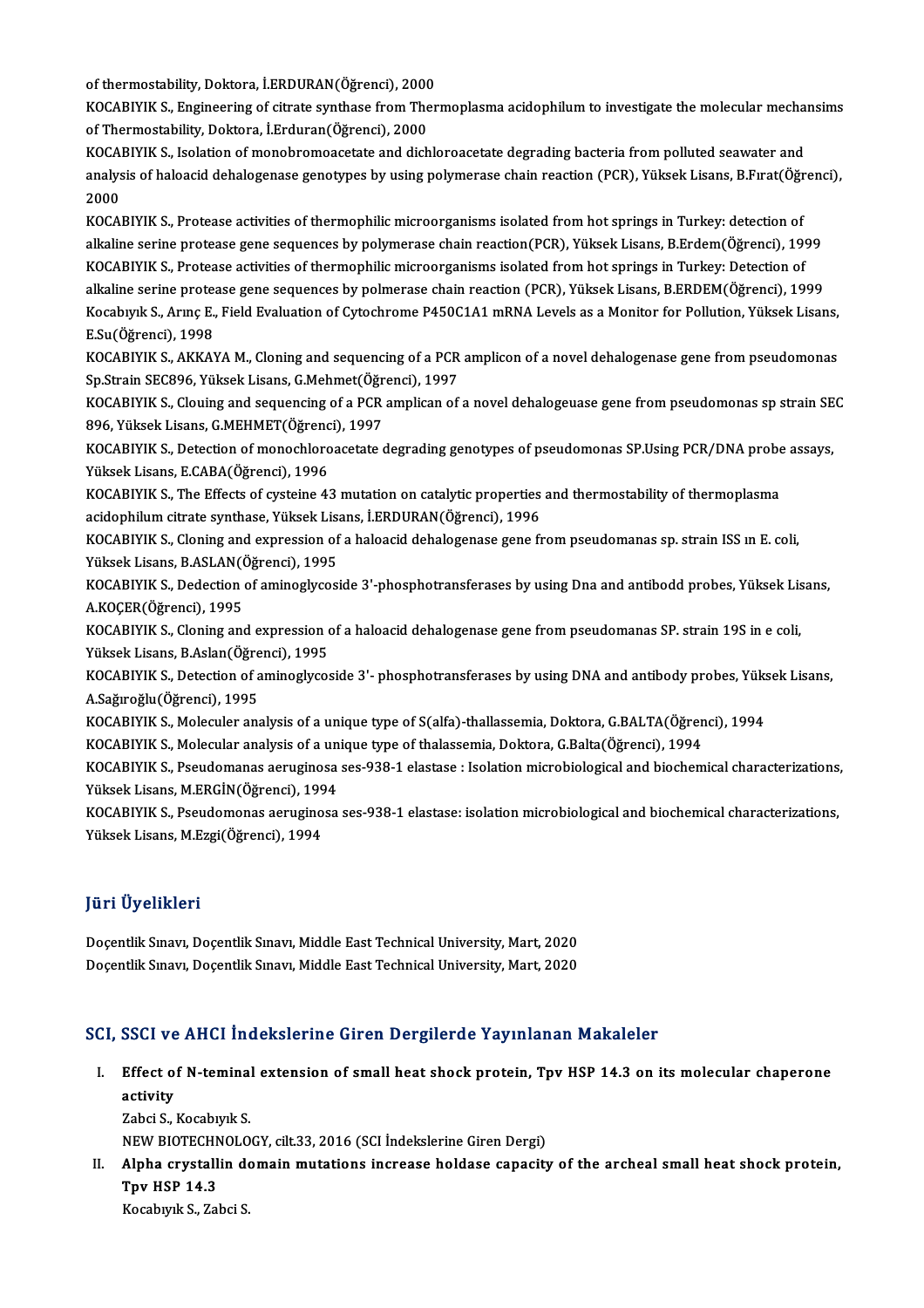NEW BIOTECHNOLOGY, cilt.33, 2016 (SCI İndekslerine Giren Dergi)<br>Preperation of silise seeted sebelt ferrite magnetis penener III. Preparation of silica coated cobalt ferrite magnetic nanoparticles for the purification of histidine-<br>tagged proteins NEW BIOTECHNO<br>Preparation of s<br>tagged proteins<br>Avgan C. Kave M AygarG.,KayaM.,ÖzkanN.,KocabıyıkS.,VolkanM. tagged proteins<br>Aygar G., Kaya M., Özkan N., Kocabıyık S., Volkan M.<br>JOURNAL OF PHYSICS AND CHEMISTRY OF SOLIDS, cilt.87, ss.64-71, 2015 (SCI İndekslerine Giren Dergi)<br>Cene expression prefiling of Thermonlasma volcanium un Aygar G., Kaya M., Özkan N., Kocabıyık S., Volkan M.<br>JOURNAL OF PHYSICS AND CHEMISTRY OF SOLIDS, cilt.87, ss.64-71, 2015 (SCI İndekslerine Giren De<br>IV. Gene expression profiling of Thermoplasma volcanium under extreme stre **JOURNAL OF PHYSIC<br>Gene expression p<br>Zabci S., Kocabıyık S.<br>NEW PIOTECHNOLO** Gene expression profiling of Thermoplasma volcanium unde<br>Zabci S., Kocabıyık S.<br>NEW BIOTECHNOLOGY, cilt.31, 2014 (SCI İndekslerine Giren Dergi)<br>Effects of K97 mutations in the alpha exustallin demain of T. Zabci S., Kocabıyık S.<br>NEW BIOTECHNOLOGY, cilt.31, 2014 (SCI İndekslerine Giren Dergi)<br>V. Effects of K87 mutations in the alpha-crystallin domain of Tpv sHSP 14.3 on oligomerization and in<br>vitre shanenee astivity NEW BIOTECHNOLOGY, cilt.<br>Effects of K87 mutations<br>vitro chaperone activity<br>Kosabuul: S. Shanai I Effects of K87 muta<br>vitro chaperone ac<br>Kocabıyık S., Sharej I.<br>NEW PIOTECHNOLOG vitro chaperone activity<br>Kocabıyık S., Sharej I.<br>NEW BIOTECHNOLOGY, cilt.31, 2014 (SCI İndekslerine Giren Dergi) VI. Improvement of protein stability and enzyme recovery under stress conditions by using a smal HSP NEW BIOTECHNOLOGY, cilt.31, 2014 (SCI İndekslerine<br>Improvement of protein stability and enzyme re<br>(tpv-HSP 14.3) from Thermoplasma volcanium<br>Kosphyuk S. Avgar S Improvement of pr<br>(tpv-HSP 14.3) fro:<br>Kocabıyık S., Aygar S.<br>PROCESS PIOCHEMIS Kocabıyık S., Aygar S.<br>PROCESS BIOCHEMISTRY, cilt.47, ss.1676-1683, 2012 (SCI İndekslerine Giren Dergi) Kocabıyık S., Aygar S.<br>PROCESS BIOCHEMISTRY, cilt.47, ss.1676-1683, 2012 (SCI İndekslerine Giren Dergi)<br>VII. Molecular cloning and co-expression of Thermoplasma volcanium proteasome subunit genes<br>Kosphyul: S. Ordomin L. Zw PROCESS BIOCHEMISTRY, cilt.47, ss.1676-168<br>Molecular cloning and co-expression of<br>Kocabıyık S., Ozdemir I., Zwickl P., Ozdogan S.<br>PROTEIN EXPRESSION AND BURIEICATION 4 Molecular cloning and co-expression of Thermoplasma volcanium proteasome subunit g<br>Kocabıyık S., Ozdemir I., Zwickl P., Ozdogan S.<br>PROTEIN EXPRESSION AND PURIFICATION, cilt.73, ss.223-230, 2010 (SCI İndekslerine Giren Derg Kocabıyık S., Ozdemir I., Zwickl P., Ozdogan S.<br>PROTEIN EXPRESSION AND PURIFICATION, cilt.73, ss.223-230, 2010 (SCI İndekslerine Giren Dergi)<br>VIII. Essential Structural and Functional Features of Small Heat Shock Prote PROTEIN EXPRESSION AND PURIFICATION, cilt73, ss.223-230, 2010 (SCI Indekslerine Giren Dergi) KocabıyıkS. Process<br>Kocabıyık S.<br>PROTEIN AND PEPTIDE LETTERS, cilt.16, ss.613-622, 2009 (SCI İndekslerine Giren Dergi)<br>An extragellular - Benstatin ingensitiye asid protease produced by Thermenlası IX. An extracellular - Pepstatin insensitive acid protease produced by Thermoplasma volcanium<br>Kocabiyik S., Ozel H. PROTEIN AND PEPT<br>An extracellular -<br>Kocabiyik S., Ozel H.<br>PIOPESOUPCE TECH An extracellular - Pepstatin insensitive acid protease produced by Thermop<br>Kocabiyik S., Ozel H.<br>BIORESOURCE TECHNOLOGY, cilt.98, ss.112-117, 2007 (SCI İndekslerine Giren Dergi)<br>Purification and characterization of an intr X. Purification and characterization of an intracellular chymotrypsin-like serine protease from<br>Thermoplasma volcanium BIORESOURCE TECHNOLOGY,<br>Purification and characteri<br>Thermoplasma volcanium<br>Kosabivik S. Ordamir L KocabiyikS.,Ozdemir I. BIOSCIENCE BIOTECHNOLOGY AND BIOCHEMISTRY, cilt.70, ss.126-134, 2006 (SCI İndekslerine Giren Dergi) XI. Intracellular alkaline proteases produced by thermoacidophiles: detection of protease heterogeneity BIOSCIENCE BIOTECHNOLOGY AND BIOCHEMISTRY, cilt.70, ss.126-13<br>Intracellular alkaline proteases produced by thermoacidophi<br>by gelatin zymography and polymerase chain reaction (PCR)<br>Kosphirik S. Erdem P Intracellular alkalin<br>by gelatin zymograp<br>Kocabiyik S., Erdem B.<br>PIOPESOUPCE TECHN by gelatin zymography and polymerase chain reaction (PCR)<br>Kocabiyik S., Erdem B.<br>BIORESOURCE TECHNOLOGY, cilt.84, ss.29-33, 2002 (SCI İndekslerine Giren Dergi)<br>Indused CYR1A mBNA, pretain and satalytiq astivity in the live Kocabiyik S., Erdem B.<br>BIORESOURCE TECHNOLOGY, cilt.84, ss.29-33, 2002 (SCI İndekslerine Giren Dergi)<br>XII. Induced CYP1A mRNA, protein and catalytic activity in the liver of feral fish, leaping mullet, Liza BIORESO<br>Induceo<br>saliens<br>Aring E **Induced CYP1A mRNA, <sub>]</sub><br>saliens<br>Arinc E., Kocabiyik S., Su E.<br>COMBARATIVE PIOCHEMIS** saliens<br>Arinc E., Kocabiyik S., Su E.<br>COMPARATIVE BIOCHEMISTRY AND PHYSIOLOGY C-TOXICOLOGY & PHARMACOLOGY, cilt.128, sa.2, ss.281-290,<br>2001 (SCLIndekslarine Ciren Dergi) Arinc E., Kocabiyik S., Su E.<br>COMPARATIVE BIOCHEMISTRY AND<br>2001 (SCI İndekslerine Giren Dergi)<br>The effect of valine substitution COMPARATIVE BIOCHEMISTRY AND PHYSIOLOGY C-TOXICOLOGY & PHARMACOLOGY, cilt.128, sa.2, ss.2<br>2001 (SCI Indekslerine Giren Dergi)<br>XIII. The effect of valine substitution for glycine in the dimer interface of citrate synthase f 2001 (SCI İndekslerine Giren Dergi)<br>The effect of valine substitution for glycine in the di<br>Thermoplasma acidophilum on stability and activity The effect of valine s<br>Thermoplasma acido<br>Kocabiyik S., Erduran I.<br>PIOCHEMICAL AND PIC Thermoplasma acidophilum on stability and activity<br>Kocabiyik S., Erduran I.<br>BIOCHEMICAL AND BIOPHYSICAL RESEARCH COMMUNICATIONS, cilt.275, ss.460-465, 2000 (SCI İndekslerine<br>Giren Dergi) Kocabiyik S., Erduran I. BIOCHEMICAL AND BIOPHYSICAL RESEARCH COMMUNICATIONS, cilt.275, ss.460-465, 2000 (SCI Indeksler<br>Giren Dergi)<br>XIV. Amino acid substitutions in the subunit interface enhancing thermostability of Thermoplasma<br>acidentilum situa Giren Dergi)<br>Amino acid substitutions in th<br>acidophilum citrate synthase<br>Erduren L Kosphirik S Amino acid substitut<br>acidophilum citrate s<br>Erduran I., Kocabiyik S.<br>PIOCHEMICAL AND PIC acidophilum citrate synthase<br>Erduran I., Kocabiyik S.<br>BIOCHEMICAL AND BIOPHYSICAL RESEARCH COMMUNICATIONS, cilt.249, ss.566-571, 1998 (SCI İndekslerine<br>Ciron Dergi) Erduran I., Ko<br>BIOCHEMICA<br>Giren Dergi)<br>The effect o XV. The effect of hydrophobic interactions in the dimer interface of Thermoplasma acidophilumcitrate

synthase on thermostability.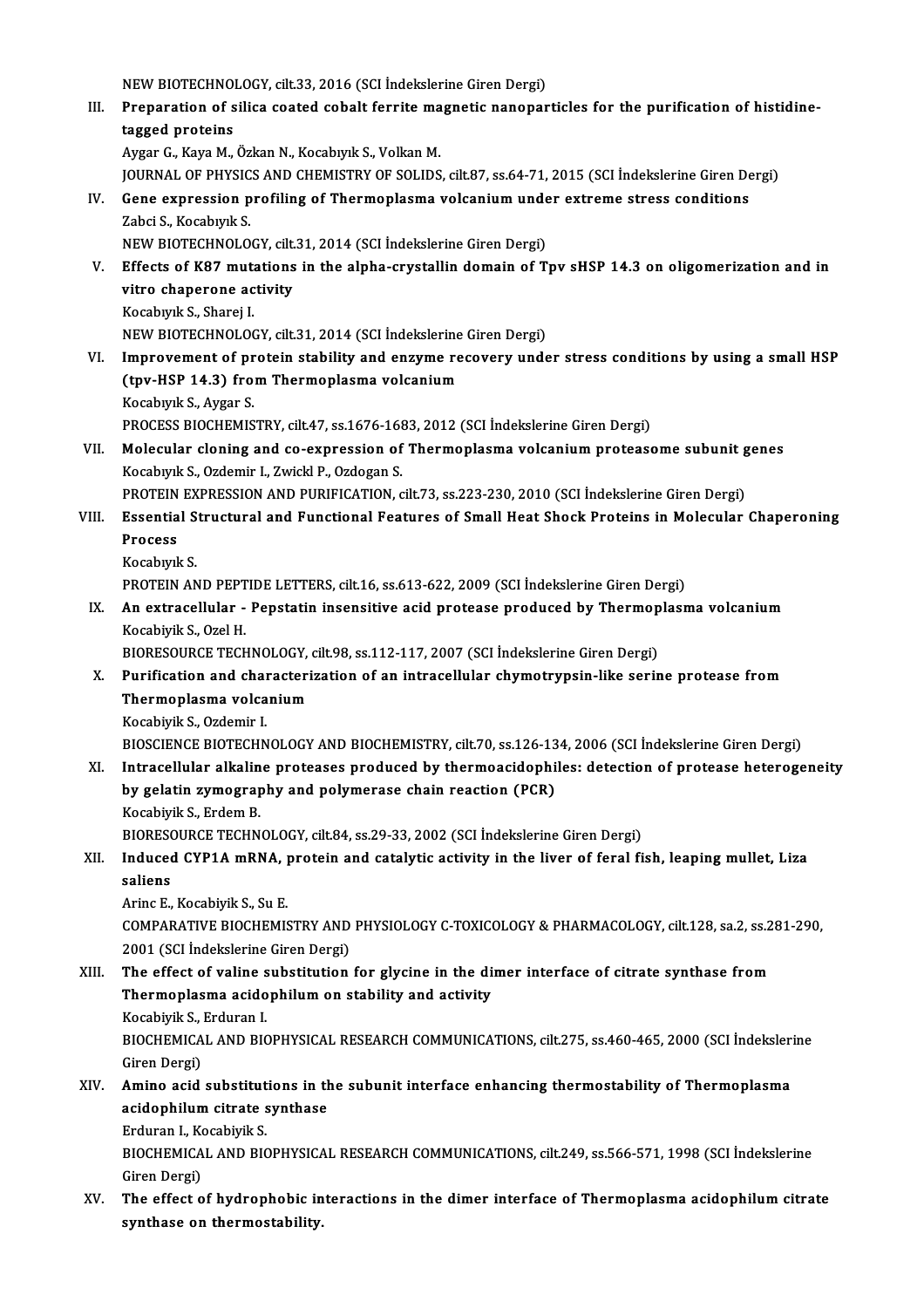ErduranI.,KocabiyikS. JOURNAL OF PROTEIN CHEMISTRY, cilt.17, ss.531-532, 1998 (SCI İndekslerine Giren Dergi)

Erduran I., Kocabiyik S.<br>JOURNAL OF PROTEIN CHEMISTRY, cilt.17, ss.531-532, 1998 (SCI İndekslerine Giren Dergi)<br>XVI. Prevalence of monochloroacetate degrading genotypes among soil isolates of Pseudomonas sp.<br>Kasebiyik **JOURNAL OF PROTE<br>Prevalence of mor<br>Kocabiyik S., Caba E.<br>BIODECRADATION** Prevalence of monochloroacetate degrading genotypes among soi<br>Kocabiyik S., Caba E.<br>BIODEGRADATION, cilt.8, ss.371-377, 1997 (SCI İndekslerine Giren Dergi)<br>The effect of systeine 43 mutation en thermestability and kinetis.

Kocabiyik S., Caba E.<br>BIODEGRADATION, cilt.8, ss.371-377, 1997 (SCI İndekslerine Giren Dergi)<br>XVII. The effect of cysteine-43 mutation on thermostability and kinetic properties of citrate synthase from<br>Thermonlarma asi BIODEGRADATION, cilt.8, ss.371-377, 1997 (SCI Indekslerine Giren Dergi)<br>The effect of cysteine-43 mutation on thermostability and kinetic<br>Thermoplasma acidophilum<br>Kocabiyik S., Erduran I., Russel R., Danson M., Hough D. The effect of cysteine-43 mutation on thermostal<br>Thermoplasma acidophilum<br>Kocabiyik S., Erduran I., Russel R., Danson M., Hough D.<br>PIOCHEMICAL AND PIOPHYSICAL PESEARCH COMMIN Thermoplasma acidophilum<br>Kocabiyik S., Erduran I., Russel R., Danson M., Hough D.<br>BIOCHEMICAL AND BIOPHYSICAL RESEARCH COMMUNICATIONS, cilt.224, sa.1, ss.224-228, 1996 (SCI İndekslerine<br>Ciron Dargi) Kocabiyik S., 1<br>BIOCHEMICA<br>Giren Dergi)<br>ANAI YSIS O

BIOCHEMICAL AND BIOPHYSICAL RESEARCH COMMUNICATIONS, cilt.224, sa.1, ss.224-228, 1996 (SCI İndekslerin<br>Giren Dergi)<br>XVIII. ANALYSIS OF PLASMIDS MEDIATING ANT (2'') AND AAC(3)-II BASED GENTAMICIN RESISTANCE IN Giren Dergi)<br>ANALYSIS OF PLASMIDS MEDIATING ANT (2'') *f*<br>CLINICAL ISOLATES OF ENTEROBACTERIACEAE<br>KOCAPIVIK S. ALAEDDINOCLU N ANALYSIS OF PLASMIDS MEDI<br>CLINICAL ISOLATES OF ENTER<br>KOCABIYIK S., ALAEDDINOGLU N.<br>ZENTRALELATT EUR BAKTERIOL CLINICAL ISOLATES OF ENTEROBACTERIACEAE<br>KOCABIYIK S., ALAEDDINOGLU N.<br>ZENTRALBLATT FUR BAKTERIOLOGIE-INTERNATIONAL JOURNAL OF MEDICAL MICROBIOLOGY VIROLOGY

PARASITOLOGY AND INFECTIOUS DISEASES, cilt.271, sa.2, ss.214-221, 1989 (SCI İndekslerine Giren Dergi) ZENTRALBLATT FUR BAKTERIOLOGIE-INTERNATIONAL JOURNAL OF MEDICAL MICROBIOLOGY VIROLOGY<br>PARASITOLOGY AND INFECTIOUS DISEASES, cilt.271, sa.2, ss.214-221, 1989 (SCI İndekslerine Giren Dergi)<br>XIX. A THERMO-STABLE DEHALOGEN

PARASITOLOGY AND INI<br><mark>A THERMO-STABLE D</mark><br>Kocabıyık S., Turkoglu S.<br>BIOTECHNOLOCY LETTE A THERMO-STABLE DEHALOGENASE IN THE EXTRACTS FROM PSEUDOMON<br>Kocabıyık S., Turkoglu S.<br>BIOTECHNOLOGY LETTERS, cilt.11, ss.397-400, 1989 (SCI İndekslerine Giren Dergi)

BIOTECHNOLOGY LETTERS, cilt.11, ss.397-400, 1989 (SCI İndekslerine Giren Dergi)<br>Diğer Dergilerde Yayınlanan Makaleler

I. Biomonitoring of toxic carcinogenic llutants by molecular and biochemical responses of fish r Borgnordo ray inidial rightstore<br>Biomonitoring of toxic carcinogenic llutants by molecular and biochemical re<br>cytochrome P4501A1 CYP1A1 along the Izmir Bay on the Mediterranean Sea<br>VOCARIVIK S Biomonitori<br>cytochrome<br>KOCABIYIK S.<br>Pann Comn J cytochrome P4501A1 CYP1A1 along the Izmir Bay on the Mediterranean Sea<br>KOCABIYIK S.<br>Rapp. Comn. Int. Mer. Médit, cilt.36, ss.179-180, 2001 (Diğer Kurumların Hakemli Dergileri)<br>Effects of Metals on Elestase from Beaudemonas

## KOCABIYIK S.<br>Rapp. Comn. Int. Mer. Médit, cilt.36, ss.179-180, 2001 (Diğer Kurumların Hakemli<br>II. Effects of Metals on Elastase from Pseudomonas aeruginosa SES-938-1<br>Kocabıyık S., Türkoğlu S., Ergin E. Rapp. Comn. Int. Mer. Médit, cilt.3<br>Effects of Metals on Elastase<br>Kocabıyık S., Türkoğlu S., Ergin E.<br>Pielegical Trace Element Bessare Biological Trace Element Research, cilt.50, sa.1, ss.25-31, 1995 (Diğer Kurumların Hakemli Dergileri) Kocabıyık S., Türkoğlu S., Ergin E.<br>Biological Trace Element Research, cilt.50, sa.1, ss.25-31, 1995 (Diğer Kurumların Hakemli Dergiler<br>III. Cloning and Expression of a Haloacid Dehalogenase form Pseudomonas sp. Strain 19S

## Biological Trace Element Resea<br>Cloning and Expression of a<br>Kocabıyık S., Aslan B., Muller R.<br>Piodogradation silt 6, 23, 25, 25 Cloning and Expression of a Haloacid Dehalogenase form Pseudomonas s<br>Kocabıyık S., Aslan B., Muller R.<br>Biodegradation, cilt.6, sa.3, ss.217-222, 1995 (Diğer Kurumların Hakemli Dergileri)<br>A Modified Method for BNA Isolation

## Kocabıyık S., Aslan B., Muller R.<br>Biodegradation, cilt.6, sa.3, ss.217-222, 1995 (Diğer Kurumların Hakemli Dergileri)<br>IV. A Modified Method for RNA Isolation from Bacteria by Guanidinium Thiocyanate - Cesium Chloride<br>C Biodegradation, ci<br>A Modified Meth<br>Centrifugation,"<br>Koseburk S A Modified<br>Centrifugat<br>Kocabıyık S.<br>BiaTeshniav Centrifugation,"<br>Kocabıyık S.<br>BioTechniques, cilt.18, sa.4, ss.570-572, 1995 (Diğer Kurumların Hakemli Dergileri)<br>Amine Asid Substitutions within the Analogous Nusleatide Binding Leop (

- Kocabıyık S.<br>BioTechniques, cilt.18, sa.4, ss.570-572, 1995 (Diğer Kurumların Hakemli Dergileri)<br>V. Amino Acid Substitutions within the Analogous Nucleotide Binding Loop (P-Loop) of Aminoglycoside<br>3' -Phosphotransferas BioTechniques, cilt.18, sa.4, ss<br>Amino Acid Substitutions<br>3' -Phosphotransferase-II<br>Kosabuuk S. Borlin M
	- Kocabıyık S., Perlin M.

International Journal of Biochemistry, cilt.26, sa.1, ss.61-66, 1994 (Diğer Kurumların Hakemli Dergileri)

VI. Site - Specific Mutations of Conserved C - Terminal Residues in Aminoglycoside 3'-International Journal of Biochemistry, cilt.26, sa.1, ss.61-66, 1994 (Diğer Kurumların Hakemli Dergileri)<br>Site - Specific Mutations of Conserved C - Terminal Residues in Aminoglycoside 3'-<br>Phosphotransferase II [APH(3')-II Site - Specific Mutat<br>Phosphotransferase<br>Kocabıyık S., Perlin M.<br>Piechem. Biophyr. Bes Phosphotransferase II [APH(3')-II]: Phenotypic and Structural Analysis of the Mutant Enzy<br>Kocabıyık S., Perlin M.<br>Biochem. Biophys. Res. Commun, cilt.185, sa.3, ss.925-931, 1992 (Diğer Kurumların Hakemli Dergileri)<br>Evaluat

## Kocabıyık S., Perlin M.<br>Biochem. Biophys. Res. Commun, cilt.185, sa.3, ss.925-931, 1992 (Diğer Kurumların Hakemli Dergileri)<br>VII. Evaluation of Plasmid DNA and Protein Profiles as Epidemiological Tools in Pseudomonas Biochem Bio<br>Evaluation<br>aeruginosa<br>Kosabuuk S Evaluation of Plasmid DNA and Pro<br>aeruginosa<br>Kocabıyık S., Adwan K., Alaeddinoğlu G.<br>Chametharany Int J. Evneriment Clin C

**aeruginosa**<br>Kocabıyık S., Adwan K., Alaeddinoğlu G.<br>Chemotherapy Int. J. Experiment. Clin. Chemother , cilt.5, sa.1, ss.37-40, 1992 (Diğer Kurumların Hakemli Dergileri) Kocabıyık S., Adwan K., Alaeddinoğlu G.<br>Chemotherapy Int. J. Experiment. Clin. Chemother , cilt.5, sa.1, ss.37-40, 1992 (Diğer Kurumların Haken<br>VIII. Altered Substrate Specificities by Substitutions at Tyr 218 in Bacterial

Chemotherapy Int. J. Expering<br>Altered Substrate Specific<br>Phosphotransferase – II<br>Kosphynk S. Barlin M Altered Substrate S<br>Phosphotransferas<br>Kocabıyık S., Perlin M.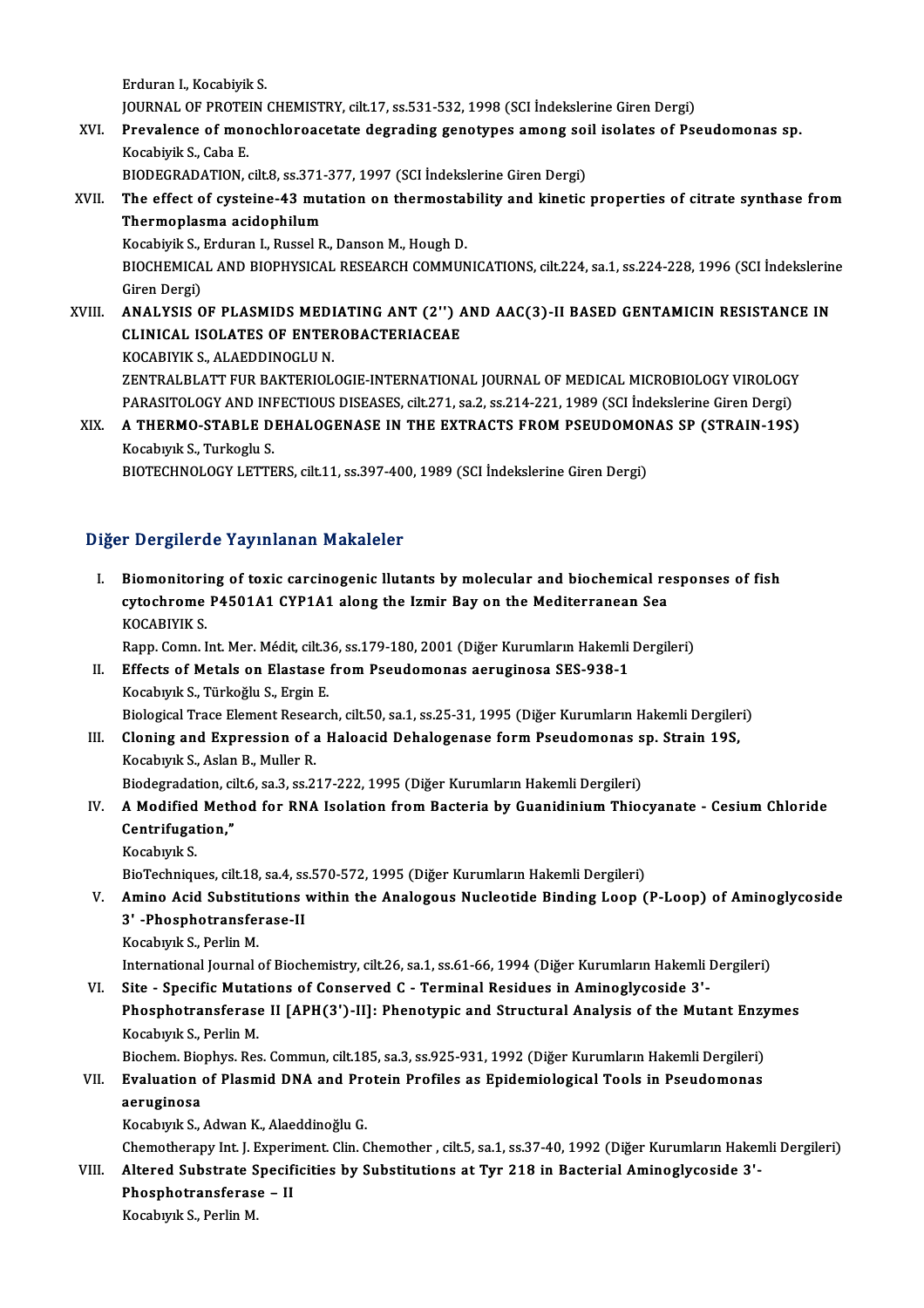FEMS Microbiol. Lett, cilt.93, ss.199-202, 1992 (Diğer Kurumların Hakemli Dergileri)<br>"Structure - Eunstien Analyses fan Aminoslyseside 3', Phesphetransforass

FEMS Microbiol. Lett, cilt.93, ss.199-202, 1992 (Diğer Kurumların Hakemli Dergileri)<br>IX. ," Structure - Function Analyses for Aminoglycoside 3'-Phosphotransferase-II [APH(3')-II] FEMS Microbiol. Lett, cilt.93, ss.199-202, 199<br>**"Structure - Function Analyses for An**<br>Kocabıyık S., Mullis C., Breeding C., Perlin M.<br>SAAS Bullatin: Biosham Biotash, silt E. 88,15 " Structure - Function Analyses for Aminoglycoside 3'-Phosphotransferase-II [APH<br>Kocabıyık S., Mullis C., Breeding C., Perlin M.<br>SAAS Bulletin: Biochem. Biotech, cilt.5, ss.158-163, 1992 (Diğer Kurumların Hakemli Dergileri Kocabıyık S., Mullis C., Breeding C., Perlin M.<br>SAAS Bulletin: Biochem. Biotech, cilt.5, ss.158-163, 1992 (Diğer Kurumların Hakemli Dergileri)<br>X. Aminoglycoside Resistance Profiles of the Gentamicin Resistant Enterobac SAAS Bulletin: Biochem. Biotech, cilt.5, ss.158-163, 1992 (Diğer Kurumların Hakemli Dergileri)<br>Aminoglycoside Resistance Profiles of the Gentamicin Resistant Enterobacteriaceae<br>Pseudomonas Strains<br>Kocabıyık S., Akalın E., Aminoglycoside Resistance Profile<br>Pseudomonas Strains<br>Kocabıyık S., Akalın E., Alaeddinoğlu G.<br>Int I. Evneriment Clin Chemether, cilt Pseudomonas Strains<br>Kocabıyık S., Akalın E., Alaeddinoğlu G.<br>Int. J. Experiment. Clin. Chemother, cilt.2, sa.2, ss.118-124, 1989 (Diğer Kurumların Hakemli Dergileri)<br>Plasmid Prefiles of Contamicin Posistant Cram Nogative P XI. Plasmid Profiles of Gentamicin Resistant Gram Negative Bacilli KOCABIYIK S. Int. J. Experim<br><mark>Plasmid Pro</mark>:<br>KOCABIYIK S.<br>HACETTERE N Plasmid Profiles of Gentamicin Resistant Gram Negative Bacilli<br>KOCABIYIK S.<br>HACETTEPE MEDICAL JOURNAL, cilt.22, sa.2, ss.79-86, 1989 (Diğer Kurumların Hakemli Dergileri)<br>Piodegradation of Halagenated Hudrosarbons XII. Biodegradation of Halogenated Hydrocarbons<br>KOCABIYIK S. HACETTEPE M<br>Biodegradat<br>KOCABIYIK S.<br>JOUPMAL OF J Biodegradation of Halogenated Hydrocarbons<br>KOCABIYIK S.<br>JOURNAL OF KÜKEM, cilt.12, sa.1, ss.15-28, 1989 (Diğer Kurumların Hakemli Dergileri)<br>Registanse te Aminosluseside Antibietiss XIII. Resistance to Aminoglycoside Antibiotics<br>KOCABIYIK S. **JOURNAL OF I<br>Resistance t<br>KOCABIYIK S.<br>JOURNAL OF :** Resistance to Aminoglycoside Antibiotics<br>KOCABIYIK S.<br>JOURNAL OF ANKEM, cilt.2, sa.3, ss.203-206, 1988 (Diğer Kurumların Hakemli Dergileri)<br>Determination of Aminoglycoside Modification Engumes by MLC Batie Method KOCABIYIK S.<br>JOURNAL OF ANKEM, cilt.2, sa.3, ss.203-206, 1988 (Diğer Kurumların Hakemli Dergileri)<br>XIV. Determination of Aminoglycoside Modification Enzymes by MIC Ratio Method and its Comparison<br>vith Pediesetive Assex **JOURNAL OF ANKEM, cilt.2**<br>Determination of Amino<br>with Radioactive Assay<br><sup>VOCAPIVIV S</sup> Determination<br>with Radioa<br>KOCABIYIK S.<br>Hassttans Ma with Radioactive Assay<br>KOCABIYIK S.<br>Hacettepe Medical Journal, cilt.21, sa.3, ss.145-156, 1988 (Diğer Kurumların Hakemli Dergileri)<br>Enidemialegical and Prastical Aspests of Engyme Mediated Amineglyceside Pesistan KOCABIYIK S.<br>Hacettepe Medical Journal, cilt.21, sa.3, ss.145-156, 1988 (Diğer Kurumların Hakemli Dergileri)<br>XV. Epidemiological and Practical Aspects of Enzyme Mediated Aminoglycoside Resistance<br>KOCABIYIK S. Hacettepe Me<br><mark>Epidemiolog</mark><br>KOCABIYIK S.<br>Hacettane Me Hacettepe Medical Journal, cilt.20, sa.0, ss.185-189, 1987 (Diğer Kurumların Hakemli Dergileri)

### Kitap & Kitap Bölümleri

Itap & Kitap Bölümleri<br>I. Moleküler Genetik Teknikleri<br>KOCABIVIK S p & IItap B<br>Moleküler G<br>KOCABIYIK S.<br>Moleküler Hü

KOCABIYIK S.<br>Moleküler Hücre Biyolojisi, Hikmet Geçkil, Murat Özmen, Özfer Yeşilada, Editör, Palme yayıncılık, ss.177-198, 2013

## Hakemli Kongre / Sempozyum Bildiri Kitaplarında Yer Alan Yayınlar

I. Gene expression analysis of thermoacidophilic archeaon Thermoplasma volcanium GSS1 under mild-Find severes company and severe-pH stress conditions<br>and severe-pH stress conditions<br>COCARIVIV S 7ARCLS VILMAZT Gene expression analysis of th<br>and severe-pH stress condition<br>KOCABIYIK S., ZABCI S., YILMAZ T.<br>PioMigroWorld2017 VII Internatio

KOCABIYIK S., ZABCI S., YILMAZ T.

BioMicroWorld2017 VII International Conference on Environmental, Industrial and Applied Microbiology, Madrid, BioMicroWorld2017 VII International Conference on Environmental, Industrial and Applied Microbiology, Madri<br>Spain, 18 - 20 Ekim 2017<br>II. Temperature dependent variations in oligomer status of an archaeal small heat shock p

Spain, 18 - 20 Ekim 2017<br>Temperature depende<br>HSP14.3 Temperature dependent variations in<br>HSP14.3<br>RAFIQ A., ZABCI S., KAÇER Y., KOCABIYIK S.<br>PieMisreWerld2017 VII International son*f* 

RAFIQ A, ZABCI S, KAÇER Y, KOCABIYIK S.

BioMicroWorld2017 VII International conference on Environmental Industrial and Applied Microbiology, 18 - 20<br>Ekim 2017 BioMicroWorld2017 VII International conference on Environmental Industrial and Applied Microbiology,<br>Ekim 2017<br>III. Yüzeyde Güçlendirilmiş Raman Saçılması (YGRS) Metodu ile Proteazom DNA'sının Tanınması<br>IIZIIN G KARARIGAK

Ekim 2017<br>Yüzeyde Güçlendirilmiş Raman Saçılması (YG<br>UZUN C., KARABIÇAK S., KOCABIYIK S., VOLKAN M.<br>20 Ulysel Kimye Kongresi Türkiye 10, 14 Evlül 20 Yüzeyde Güçlendirilmiş Raman Saçılması (YGRS)<br>UZUN C., KARABIÇAK S., KOCABIYIK S., VOLKAN M.<br>29. Ulusal Kimya Kongresi, Türkiye, 10 - 14 Eylül 2017<br>Alpha envetallin damain mutationa inexesse hald

UZUN C., KARABIÇAK S., KOCABIYIK S., VOLKAN M.<br>29. Ulusal Kimya Kongresi, Türkiye, 10 - 14 Eylül 2017<br>IV. Alpha crystallin domain mutations increase holdase capacity of the archeal small heat shock protein,<br>Tay HSP 14. 29. Ulusal Kimy;<br>Alpha crystall<br>Tpv HSP 14.3<br><sup>VOCAPIVIV S</sup> Alpha crysta<br>Tpv HSP 14.<br>KOCABIYIK S.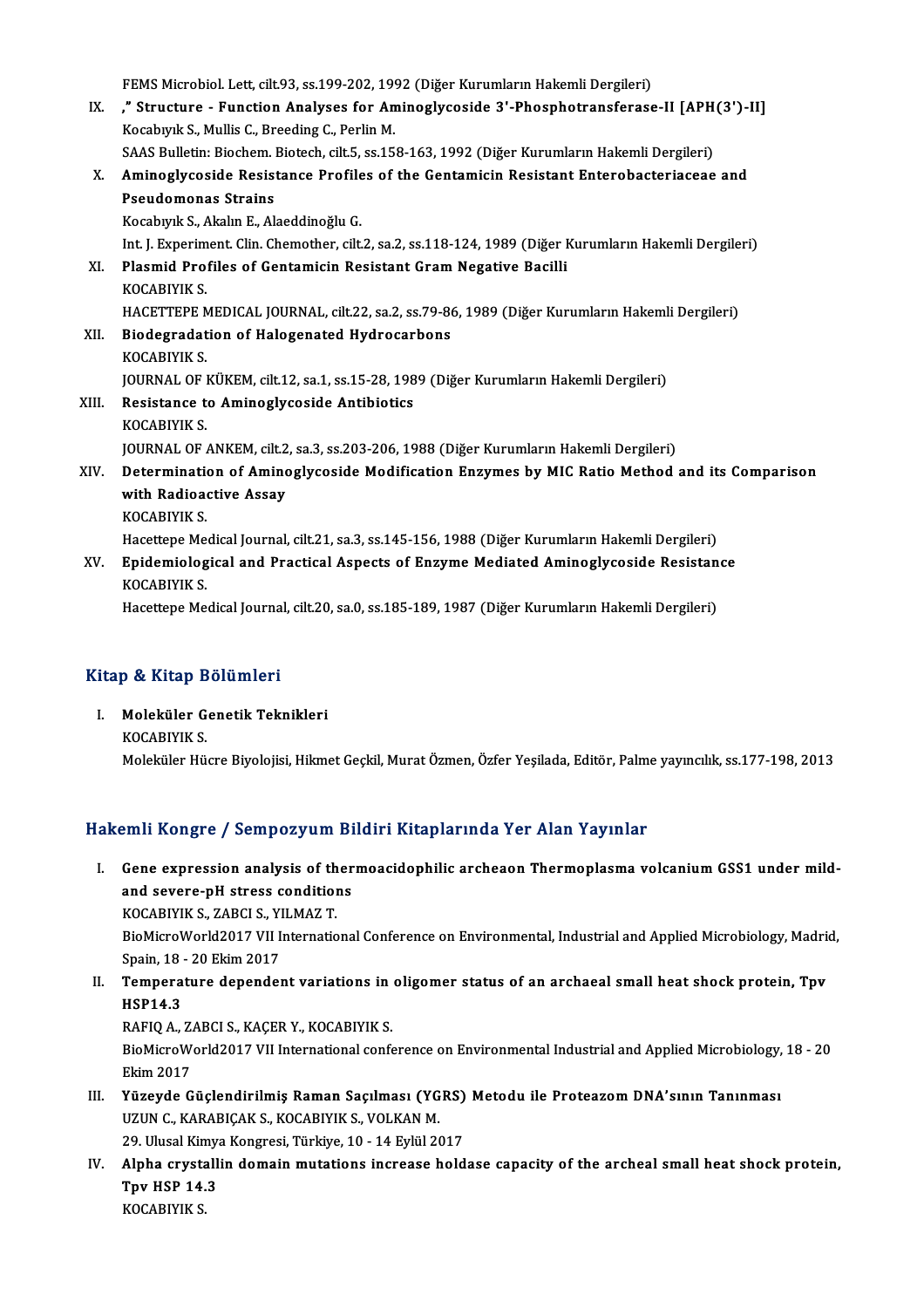17th European Biotechnology Congress, Krakow, Polonya, 3 - 06 Temmuz 2016, cilt.33

- V. Gene expression profile of Thermoplasma volcaniumGSS1 under mild and severe oxidative stress Zabci S., ÇELEBİM. N., KOCABIYIK S. Gene expression profile of Thermoplasma volcanium GSS1 under mild and severe oxidative stress<br>Zabci S., ÇELEBİ M. N. , KOCABIYIK S.<br>40th Congress of the Federation-of-European-Biochemical-Societies (FEBS) - The Biochemical Zabci S., ÇELEBİ M. N. , KOCABIYIK S.<br>40th Congress of the Federation-of-European<br>Almanya, 4 - 09 Temmuz 2015, cilt.282, ss.75<br>Importance of salt bridses in the dimer
- 40th Congress of the Federation-of-European-Biochemical-Societies (FEBS) The Biochemical Basis of Life,<br>Almanya, 4 09 Temmuz 2015, cilt.282, ss.75<br>VI. Importance of salt bridges in the dimer interface of Tpv sHSP14.3 f Almanya, 4 - 09 Temmuz 2015, cilt.282, ss.75<br>Importance of salt bridges in the dimer<br>chaperone function<br>KOCABIYIK S., Sheraj I., Zabci S., CELEBİ M. N. Importance of salt bridges in the dimer<br>chaperone function<br>KOCABIYIK S., Sheraj I., Zabci S., ÇELEBİM.N.<br>40th Congress of the Eederation of European

chaperone function<br>KOCABIYIK S., Sheraj I., Zabci S., ÇELEBİ M. N.<br>40th Congress of the Federation-of-European-Biochemical-Societies (FEBS) - The Biochemical Basis of Life, Berlin, KOCABIYIK S., Sheraj I., Zabci S., ÇELEBİ M. N.<br>40th Congress of the Federation-of-European-<br>Almanya, 4 - 09 Temmuz 2015, cilt.282, ss.332<br>Cone expression prefiling of Thermonlas 40th Congress of the Federation-of-European-Biochemical-Societies (FEBS) - The Biochemical Basis<br>Almanya, 4 - 09 Temmuz 2015, cilt.282, ss.332<br>VII. Gene expression profiling of Thermoplasma volcanium under extreme stress c

Almanya, 4 - 0<br>Gene expres<br>KOCABIYIK S.<br>Europeen Bio Gene expression profiling of Thermoplasma volcanium under extreme st<br>KOCABIYIK S.<br>European Biotechnology Congress, Edinburgh, Saint Helena, 22 - 26 Haziran 2014<br>Heet indused structurel dynamics of a thermoesidenhilis small

KOCABIYIK S.<br>European Biotechnology Congress, Edinburgh, Saint Helena, 22 - 26 Haziran 2014<br>VIII. Heat-induced structural dynamics of a thermoacidophilic small heat-shock protein sHSP14.3;<br>functional impliestions European Biotechnology C<br>Heat-induced structura<br>functional implications<br>KOCAPIVIK S. Shanai I Heat-induced struct<br>functional implicatio<br>KOCABIYIK S., Sheraj I.<br><sup>20th Congress of the E</sup>

functional implications<br>KOCABIYIK S., Sheraj I.<br>38th Congress of the Federation-of-European-Biochemical-Societies (FEBS), Saint Peter, Guernsey Ve Alderney, 6 KOCABIYIK S., Sheraj I.<br>38th Congress of the Federation-c<br>11 Temmuz 2013, cilt.280, ss.139 38th Congress of the Federation-of-European-Biochemical-Societies (FEBS), Saint Peter, Guernsey Ve Alde<br>11 Temmuz 2013, cilt.280, ss.139<br>IX. Altered gene expression patterns of Thermoplasma volcanium 20S proteasome-VAT com

11 Temmuz 2013, cilt.280, ss.13<br>Altered gene expression pat<br>proteins in stress response<br><sup>Vilmor T.</sup> Keen S. KOCABIVIK S Altered gene expression patt<br>proteins in stress response<br>Yilmaz T., Kacar S., KOCABIYIK S.<br>22nd WPMP Congress (27th FFP

proteins in stress response<br>22nd IUBMB Congress/37th FEBS Congress, Sevilla, İspanya, 4 - 09 Eylül 2012, cilt.279, ss.499-500<br>22nd IUBMB Congress/37th FEBS Congress, Sevilla, İspanya, 4 - 09 Eylül 2012, cilt.279, ss.499-50 Yilmaz T., Kacar S., KOCABIYIK S.<br>22nd IUBMB Congress/37th FEBS Congress, Sevilla, İspanya, 4 - 09 Eylül 2012, cilt.279, ss.499-500<br>X. Determination of proteasome activity using surface enhanced raman scattering (SERS) spe

22nd IUBMB Congress/37th FEBS Congress, Sevil<br>Determination of proteasome activity using<br>VOLKAN M., KOCABIYIK S., Akpinar Y., UZUN C. N. Determination of proteasome activity using surface enhanced raman scattering (SE<br>VOLKAN M., KOCABIYIK S., Akpinar Y., UZUN C. N.<br>22nd IUBMB Congress/37th FEBS Congress, Sevilla, İspanya, 4 - 09 Eylül 2012, cilt.279, ss.351

VOLKAN M., KOCABIYIK S., Akpinar Y., UZUN C. N.<br>22nd IUBMB Congress/37th FEBS Congress, Sevilla, İspanya, 4 - 09 E.<br>XI. Application of SERS nanotag labeled probes for DNA studies 22nd IUBMB Congress/37th FEBS Con<br>Application of SERS nanotag label<br>UZUN C. N., KOCABIYIK S., VOLKAN M.<br>22nd UIBMB Congress (27th EEBS Con 22nd IUBMB Congress/37th FEBS Congress, Sevilla, İspanya, 4 - 09 Eylül 2012, cilt.279, ss.350-351<br>22nd IUBMB Congress/37th FEBS Congress, Sevilla, İspanya, 4 - 09 Eylül 2012, cilt.279, ss.350-351 UZUN C. N. , KOCABIYIK S., VOLKAN M.<br>22nd IUBMB Congress/37th FEBS Congress, Sevilla, İspanya, 4 - 09 Eylül 2012, cilt.279, ss.350-351<br>XII. Genome-wide transcriptional response of the thermoacidophilic archaeon, Thermo

## 22nd IUBMB Congress/37t<br>Genome-wide transcript<br>to environmental stress<br>KOCAPIVIK S, Vilmar T Genome-wide transcr<br>to environmental str<br>KOCABIYIK S., Yilmaz T.<br>22nd UIBMB Congress ( to environmental stress<br>KOCABIYIK S., Yilmaz T.<br>22nd IUBMB Congress/37th FEBS Congress, Sevilla, İspanya, 4 - 09 Eylül 2012, cilt.279, ss.501<br>Stress indused shanges in the eligemenis assembly and expression of a small best

KOCABIYIK S., Yilmaz T.<br>22nd IUBMB Congress/37th FEBS Congress, Sevilla, İspanya, 4 - 09 Eylül 2012, cilt.279, ss.501<br>XIII. Stress induced changes in the oligomeric assembly and expression of a small heat shock protein 22nd IUBMB Congress/37th FEBS Congress, Sevilla, İspanya, 4 - 09 E<br>Stress induced changes in the oligomeric assembly and expres<br>from thermoacidophilic archaeon Thermoplasma volcanium<br>KOCAPIVIK S Stress induc<br>from thermo<br>KOCABIYIK S.<br>4th Congress from thermoacidophilic archaeon Thermoplasma volcanium<br>KOCABIYIK S.<br>4th Congress of European Microbiologists, FEMS 2011, Cenevre, İsviçre, 1 - 04 Haziran 2011, ss.249

KOCABIYIK S.<br>4th Congress of European Microbiologists, FEMS 2011, Cenevre, İsviçre, 1 - 04 Haziran 2011, ss.249<br>XIV. Improving Protein Stability And Enzyme Recovery Under Stress Conditions By Use Of Recombinant<br>Molecul Molecular Chaperones<br>KOCABIYIK S., Aygar S., Koyuncu B. Improving Protein Stability And<br>Molecular Chaperones<br>KOCABIYIK S., Aygar S., Koyuncu B.<br>14th International Biatechnology S.

14th International Biotechnology Symposium and Exhibition (IBS-2008), Rimini, İtalya, 14 - 18 Eylül 2010, cilt.150

KOCABIYIK S., Aygar S., Koyuncu B.<br>14th International Biotechnology Symposium and Exhibition (IBS-2008), Rimini, İtalya, 14 - 18 Eylül 2010, cilt<br>2001 XV. Cloning and Expression of Hsp20 Related Small Heat Shock Protei 14th Internati<br>Cloning and<br>KOCABIYIK S. Cloning and Expression of Hsp20 Related Small Heat Shock Proteins of Thermopla<br>KOCABIYIK S.<br>of 32rd FEBS Congress Molecular Machines, Vienna, Avusturya, 7 - 12 Temmuz 2007, ss.195<br>Differential expression of archaeol Hep60

## KOCABIYIK S.<br>of 32rd FEBS Congress Molecular Machines, Vienna, Avusturya, 7 - 12 Temmuz 2007, ss.195<br>XVI. Differential expression of archaeal Hsp60 and CDC48 homologue VAT genes in heat shock<br>XOCABIVIV S. Doldur E. Domirok of 32rd FEBS Congress Molecular M<br>Differential expression of archa<br>KOCABIYIK S., Doldur F., Demirok B.<br><sup>22nd</sup> Congress of the Eaderation of Differential expression of archaeal Hsp60 and CDC48 homologue VAT genes in heat shock<br>KOCABIYIK S., Doldur F., Demirok B.<br>32nd Congress of the Federation-of-European-Biochemical-Societies (FEBS), Vienna, Avusturya, 7 - 12 KOCABIYIK S., Doldur<br>32nd Congress of the<br>2007, cilt.274, ss.196 32nd Congress of the Federation-of-European-Biochemical-Societies (FEBS), Vienna, Avusturya, 7 - 12<br>2007, cilt.274, ss.196<br>XVII. Differential expression of archaeal Hsp60 and CDC48 homologue VAT genes in heat-shock<br>Deldur

## 2007, cilt.274, ss.196<br>Differential expression of archa<br>Doldur F., KOCABIYIK S., Demirok B.<br>22nd Congress of the Eaderation of Differential expression of archaeal Hsp60 and CDC48 homologue VAT genes in heat-shock<br>Doldur F., KOCABIYIK S., Demirok B.<br>32nd Congress of the Federation-of-European-Biochemical-Societies (FEBS), Vienna, Avusturya, 7 - 12

Doldur F., KOCABIYII<br>32nd Congress of the<br>2007, cilt.274, ss.195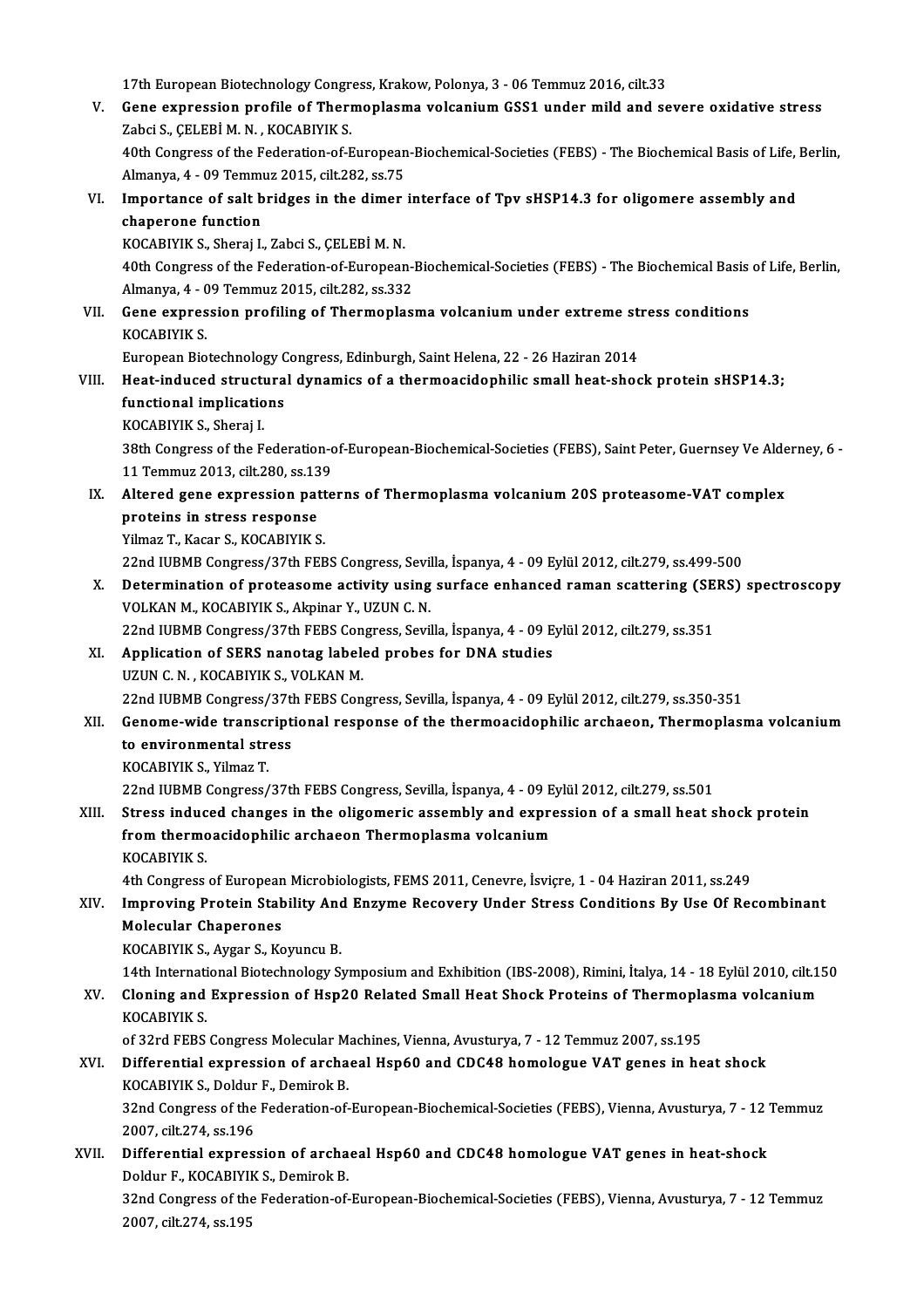| XVIII.  | Cloning and expression of Hsp20 related small heat shock proteins of Thermoplasma                                                 |
|---------|-----------------------------------------------------------------------------------------------------------------------------------|
|         | Koyuncu B., KOCABIYIK S.                                                                                                          |
|         | 32nd Congress of the Federation-of-European-Biochemical-Societies (FEBS), Vienna, Avusturya, 7 - 12 Temmuz                        |
|         | 2007, cilt 274, ss 195                                                                                                            |
| XIX.    | Purification and characterization of archaeal 6xHis tagged recombinant proteases                                                  |
|         | Koyuncu B., Demirok B., Kocabiyik S.                                                                                              |
|         | 31st Congress of the Federation-of-European-Biochemical-Societies (FEBS), İstanbul, Türkiye, 24 - 29 Haziran                      |
|         | 2006, cilt 273, ss 361                                                                                                            |
| XX.     | Biochemical characterization of Thermoplasma volcanium recombinant 20S proteasome and its                                         |
|         | regulatory subunit                                                                                                                |
|         | Baydar G., Kocabiyik S.<br>IUBMB 50th Anniversary Symposium, Budapest, Macaristan, 2 - 07 Temmuz 2005, cilt.272, ss.179           |
| XXI.    | Cloning and expression of a pepstatin insensitive acid protease from Thermoplasma volcanium in E-                                 |
|         | coli                                                                                                                              |
|         | Koyuncu B., Ozel H., Kocabiyik S.                                                                                                 |
|         | 30th Congress of the Federation-of-European-Biochemical-Societies (FEBS)/9th IUBMB Conference, Budapest,                          |
|         | Macaristan, 2 - 07 Temmuz 2005, cilt 272, ss 156                                                                                  |
| XXII.   | Citrate synthases from organisms with diverse optimum growth temperatures                                                         |
|         | KOCABIYIK S., ÇEKİÇ Ç.                                                                                                            |
|         | BAGECO 8, Lyon, Fransa, 26 - 29 Haziran 2005, ss.16                                                                               |
| XXIII.  | Energy depenedent proteases in heat shock response of thermoacidophilic archaeon Thermoplasma                                     |
|         | volcanium                                                                                                                         |
|         | KOCABIYIK S.<br>BAGECO 8, Lyon, Fransa, 26 - 29 Haziran 2005, ss 86                                                               |
| XXIV.   | Programmed proteolytic machineries of Thermoplasma volcanium                                                                      |
|         | <b>KOCABIYIK S.</b>                                                                                                               |
|         | 20th IUBMB International Congress of Biochemistry and Molecular Biology and 11th FAOBMB Congress, Kyoto,                          |
|         | Japonya, 18 - 23 Haziran 2006, ss 94                                                                                              |
| XXV.    | Cloning and expression of a pepstatin insensitive acid protease from T volcanium in E coli                                        |
|         | <b>KOCABIYIK S.</b>                                                                                                               |
|         | 30th FEBS Congress and 9th IUBMB Conference, The protein world Budapest, Budapest, Macaristan, 2 - 07 Haziran                     |
|         | 2005, ss 156                                                                                                                      |
| XXVI.   | Cloning of Citrate Synthase Gene from Thermoplasma volcanium<br>KOCABIYIK S., ÇEKİÇ Ç.                                            |
|         | 28th Meeting of the Federation of European Biochemical Societies, İstanbul, Türkiye, 20 - 25 Ekim 2002, ss.114                    |
| XXVII.  | Cloning of Two Subunit Genes of Thermoplasma volcanium                                                                            |
|         | KOCABIYIK S.                                                                                                                      |
|         | 28th Meeting of the Federation of European Biochemical Societies, Istanbul, Türkiye, 20 - 25 Ekim 2002, ss.114                    |
| XXVIII. | Effects of Polyols on Thermal Stability of Citrate Synthase from Thermoplasma acidophilum                                         |
|         | <b>KOCABIYIK S</b>                                                                                                                |
|         | 28th Meeting of the Federation of European Biochemical Societies, İstanbul, Türkiye, 20 - 25 Ekim 2002, cilt.269,                 |
|         | ss 113                                                                                                                            |
| XXIX.   | A Thermophilic Extracellular Acid Protease from Thermoplasma volcanium                                                            |
|         | KOCABIYIK S.<br>28th Meeting of the Federation of European Biochemical Societies, İstanbul, Türkiye, 20 - 25 Ekim 2002, cilt.269, |
|         | ss 113                                                                                                                            |
| XXX.    | Purification and Characterization of a Thermostable Serine protease from Thermoplasma volcanium                                   |
|         | KOCABIYIK S.                                                                                                                      |
|         | 27th Meeting of the Federation of European Biochemical Societies, Lisbon, Portekiz, 30 Haziran - 05 Temmuz 2001,                  |
|         | ss 193                                                                                                                            |
| XXXI.   | 20S Proteasome Complex fropm Thermoplasma volcanium                                                                               |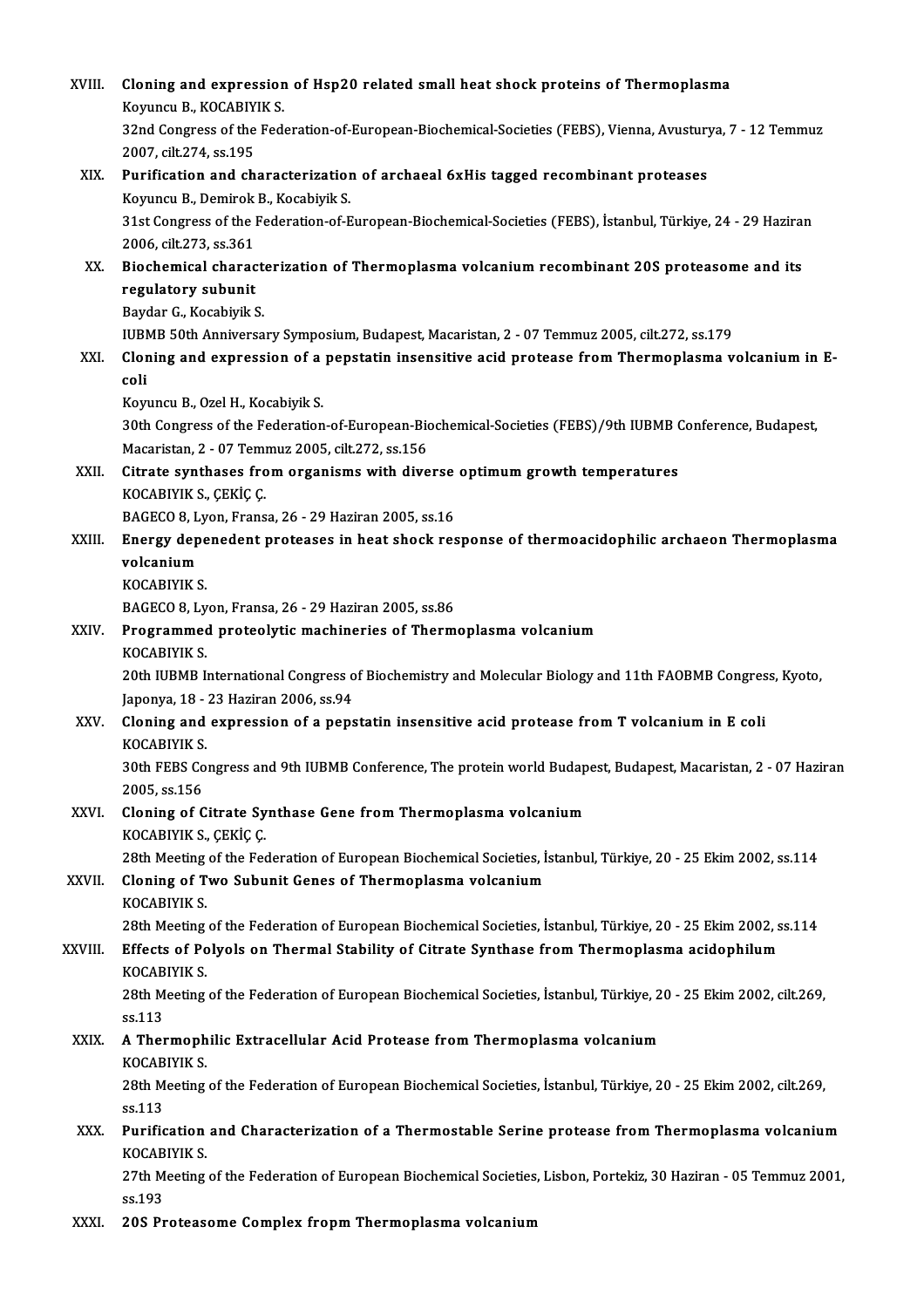KOCABIYIK S.<br>27th Meeting

KOCABIYIK S.<br>27th Meeting of the Federation of European Biochemical Societies, Lisbon, Portekiz, 30 Haziran - 05 Temmuz 2001, KOCAB<br>27th M<br>ss.199<br>Differe

|               | 27th Meeting of the Federation of European Biochemical Societies, Lisbon, Portekiz, 30 Haziran - 05 Temmuz 2001,<br>ss 199                     |
|---------------|------------------------------------------------------------------------------------------------------------------------------------------------|
| XXXII.        | Differential Amplification of 16S rDNA Sequences of Archaea and bacteria from Solfataric Hot                                                   |
|               | <b>Springs in Turkey</b>                                                                                                                       |
|               | <b>KOCABIYIK S.</b>                                                                                                                            |
|               | 18th International Union of Biochemistry and Molecular Biology (IUBMB) Congress, Birmingham, Birleşik Krallık,                                 |
|               | 16 - 20 Temmuz 2000, ss 550                                                                                                                    |
| XXXIII.       | The effects of external factors on the Activities of Mutant Thermoplasma Citrate Synthases                                                     |
|               | KOCABIYIK S.                                                                                                                                   |
|               | 18th International Union of Biochemistry and Molecular Biology (IUBMB) Congress, Birmingham, Birleşik Krallık,<br>16 - 20 Temmuz 2000, ss 1077 |
| <b>XXXIV</b>  | Effects of Glycine Substitutions in Subunit Interface Helices on Stability of Thermoplasma                                                     |
|               | acidophilum Citrate Synthase                                                                                                                   |
|               | KOCABIYIK S.                                                                                                                                   |
|               | 26th Meeting of the Federation of European Biochemical Societies, Nice, Fransa, 19 - 24 Haziran 1999, cilt.81,                                 |
|               | ss 355                                                                                                                                         |
| XXXV.         | Induced CYPmRNA protein and catalytic activity in the liver microsomes of Lisa saliens<br>KOCABIYIK S.                                         |
|               | 26th Meeting of the Federation of European Biochemical Societies., Nice, Fransa, 19 - 24 Haziran 1999, cilt.81,                                |
|               | ss 117                                                                                                                                         |
| XXXVI.        | Thermostable Protease Activities of Thermoacidophilic Bacteria and Archaea Isolated from Natural<br>Solfataric Hot Springs in Turkey           |
|               | <b>KOCABIYIK S.</b>                                                                                                                            |
|               | 26th Meeting of the Federation of European Biochemical Societies, Nice, Fransa, 19 - 24 Haziran 1999, cilt.81,                                 |
|               | ss 355                                                                                                                                         |
| <b>XXXVII</b> | Engineering of Citrate Synthase from Thermoplasma acidophilum by Site Specific Mutagenesis to                                                  |
|               | Investigate the Mechanisms of Thermostability                                                                                                  |
|               | <b>KOCABIYIK S.</b>                                                                                                                            |
|               | 18th International Congress of Genetics, Beijing, Cin, 10 - 15 Ağustos 1998, ss 32                                                             |
| XXXVIII.      | Analysis of Genomic Organizations of Dehalogenase Genes in Pseudomonas sp Isolates Using gene                                                  |
|               | <b>Probe PCR Assays</b>                                                                                                                        |
|               | KOCABIYIK S.<br>25 th Silver Jubilee FEBS Meeting, Copenhagen, Danimarka, 5 - 10 Temmuz 1998, ss.124                                           |
| XXXIX.        | Amino Acid Substitutions in the Subunit Interface Enhancing Thermostability of Thermoplasma                                                    |
|               | acidophilum Citrate Synthase                                                                                                                   |
|               | KOCABIYIK S.                                                                                                                                   |
|               | 25th Silver Jubilee FEBS Meeting., Copenhagen, Danimarka, 5 - 10 Temmuz 1998, ss.124                                                           |
| XL.           | The Effect of Hydrophobic Interactions in the Subunit Interphase of Thermoplasma acidophilum                                                   |
|               | Citrate Synthase on Thermostability                                                                                                            |
|               | <b>KOCABIYIK S</b>                                                                                                                             |
|               | 8th European Congress on Biotechnology, Budapest, Macaristan, 17 - 21 Ağustos 1997, ss.1417                                                    |
| XLI.          | The Effect of Cysteine 43 Mutation on Catalytic Properties and Thermostability of Thermoplasma                                                 |
|               | acidophilum Citrate Synthase                                                                                                                   |
|               | <b>KOCABIYIK S</b>                                                                                                                             |
|               | 24th Meeting of the Federation of European Biochemical Societies, Barcelona, İspanya, 7 - 12 Temmuz 1996, ss.24-                               |
| XLII.         | 25<br>Detaction of Hydrocarbon Degrading Genotypes of Pseudomonas sp by using PCR DNA Probe Assays                                             |
|               | KOCABIYIK S.                                                                                                                                   |
|               | 24th Meeting of the Federation of European Biochemical Societies (FEBS), Barcelona, İspanya, 7 - 12 Temmuz                                     |
|               | $1006$ ail $12$ as 2                                                                                                                           |

1996, cilt.42, ss.3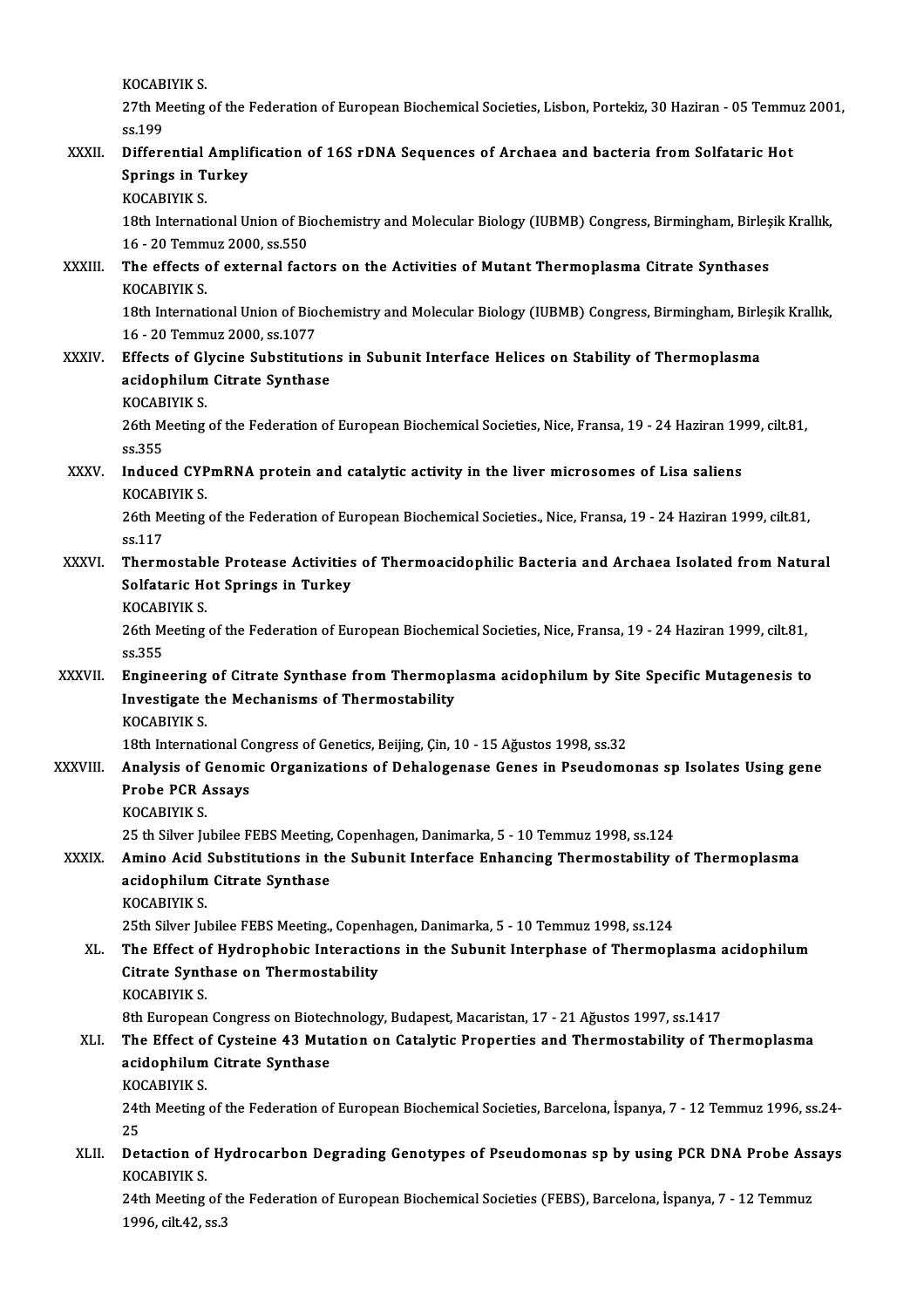| XLIII.      | Prevalence of Haloalkanoic Acid Dehalogenase Genotypes in Bacteria from Different Environments<br><b>KOCABIYIK S</b>                                        |
|-------------|-------------------------------------------------------------------------------------------------------------------------------------------------------------|
|             | NATO-ASI on ' Genome Structure and Function, Elba Island, İtalya, 13 - 15 Haziran 1996                                                                      |
| XLIV.       | Detection of Aminoglycoside 3 Phosphotransferases by Using DNA and Antibody Probes<br>KOCABIYIK S.                                                          |
|             | ." 23rd Meeting of the Federation of European Biochemical Societies (FEBS), Basel, İsviçre, 13 - 18 Ağustos 1995,<br>ss 136                                 |
| XLV.        | Engineering of Citrate Synthase from Thermoplasma acidophilum by Site Directed Mutagenesis<br><b>KOCABIYIK S.</b>                                           |
|             | 23rd Meeting of the Federation of European Biochemical Societies (FEBS)., Basel, İsviçre, 13 - 18 Ağustos 1995,<br>ss 295                                   |
| XLVI.       | Pseudomonas aeruginosa SES 938 I Elastase Some Properties as a Metalloneutral Proteinase<br>KOCABIYIK S., TÜRKOĞLU E. S.                                    |
|             | IUMS Congress' 94: 7th International Congress of Bacteriology and Applied Microbiology Division, Prague, Çek<br>Cumhuriyeti, 3 - 08 Temmuz 1994, ss 528     |
| XLVII.      | Cloning and Expression of a Haloacid Dehalogenase Gene from Pseudomonas sp Strain 19S<br>KOCABIYIK S.                                                       |
|             | IUMS Congresses' 94: 7th International Congress of Bacteriology and Applied Microbiology Division, Prague, 3 - 08<br>Temmuz 1994, ss.209                    |
| XLVIII.     | The Role of Arginine 211 in ATP Binding of Aminoglycoside 3 Phosphotransferase II<br>KOCABIYIK S., TÜRKOĞLU E. S.                                           |
|             | 22nd FEBS Meeting, Stockholm, İsveç, 4 - 09 Temmuz 1993, cilt.13                                                                                            |
| <b>XLIX</b> | Isolation and Characterization of Elastase from Bacteria and Human Leukocyte<br>KOCABIYIK S., TÜRKOĞLU E. S.                                                |
|             | 22nd FEBS Meeting, Stockholm, İsveç, 4 - 09 Temmuz 1993, cilt.13, ss.246                                                                                    |
| L.          | Site Specific Mutations in the Analogous Nucleotide Binding Loop P Loop Motif of Aminoglycoside 3<br>Phosphotransferase II APH 3 II                         |
|             | <b>KOCABIYIK S</b>                                                                                                                                          |
|             | Cold Spring Harbor Laboratory Meeting on Molecular Genetics of Bacteria and Phages., New York, Amerika<br>Birleşik Devletleri, 18 - 23 Ağustos 1992         |
| LI.         | Site Specific Mutations of Highly Conserved Residues in APH 3 II Phenotypic and Structural Analysis<br>of Mutant Enzymes<br>KOCABIYIK S.                    |
|             | 92nd General Meeting of the American Society for Microbiology, New Orleans, Amerika Birleşik Devletleri, 26 - 30<br><b>Mayıs 1992</b>                       |
| LII.        | Structure Function Analysis for Aminoglycoside 3 Phosphotransferase II APH 3 II<br>KOCABIYIK S.                                                             |
|             | 89th Annual Meeting of Southern Association of Agricultural Scientists, Biochemistry Division, Lexington, Amerika<br>Birleşik Devletleri, 1 - 05 Şubat 1992 |
| LIII.       | Kinetic Studies of Mutant Aminoglycoside 3 Phosphotransferase II APH 3 II Enzymes<br>KOCABIYIK S.                                                           |
|             | 31st Interscience Conference on Antimicrobial Agents and Chemotherpy (ICAAC)., Chicago, Amerika Birleşik<br>Devletleri, 29 Eylül - 02 Ekim 1991, ss.1361    |
| LIV.        | Structure Activity Relationhips for Aminoglycoside 3 Phosphotransferase II Role of Tyrosine                                                                 |
|             | Residue 218 in Substrate Specificity<br><b>KOCABIYIK S.</b>                                                                                                 |
|             | 91st General Meeting of the American Society for Microbiology, Dallas, Amerika Birleşik Devletleri, 5 - 09 Mayıs                                            |
| LV.         | 1991, ss 95<br>Plasmid Mediated Dehalogenation of Halogenated Hydrocarbons by a Thermostable dehalogenase                                                   |
|             | from a Pseudomonas sp<br>KOCABIYIK S                                                                                                                        |
|             |                                                                                                                                                             |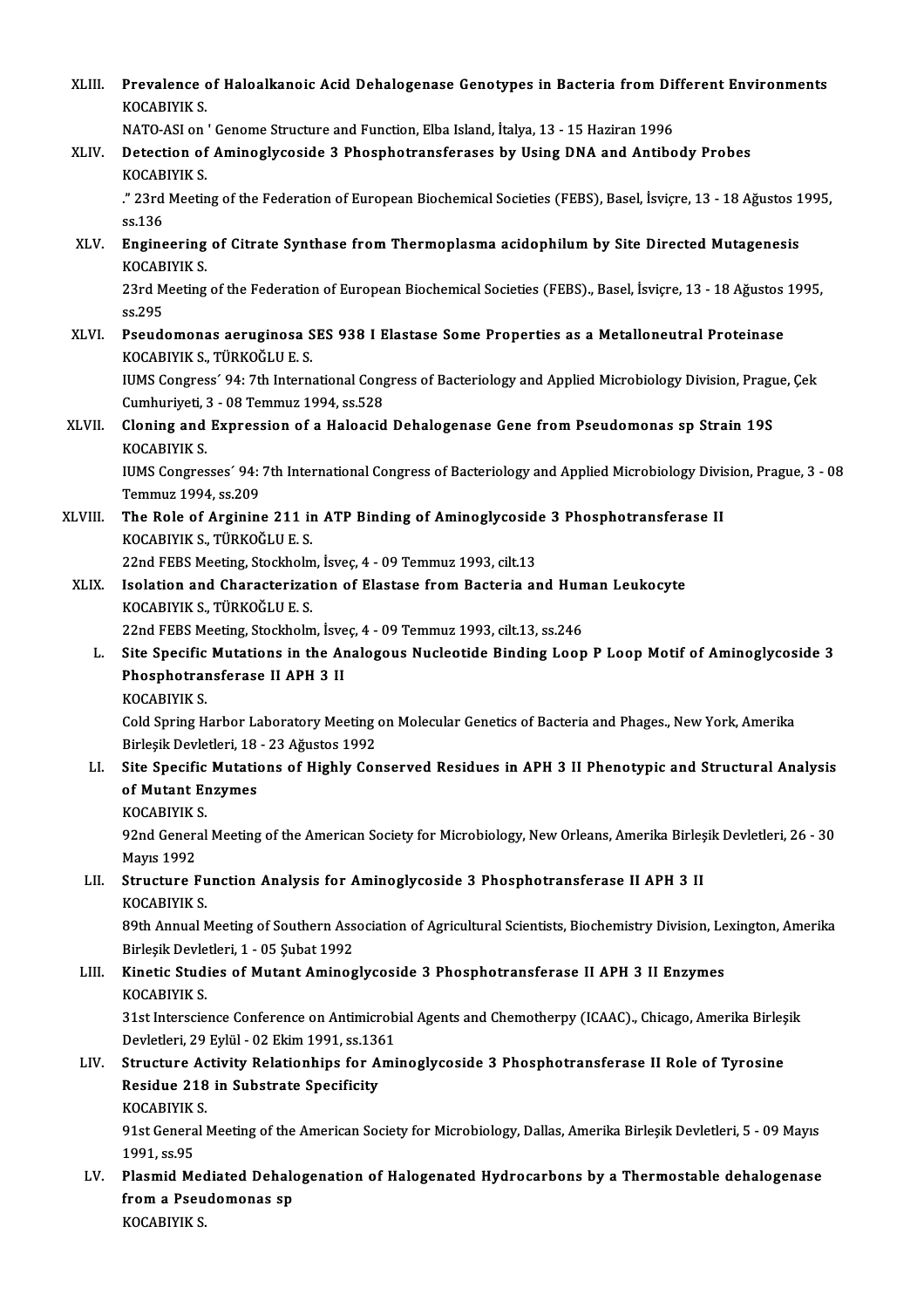Summer School on Molecular Biology, " Global Regulation of Gene Expression in Microorganisms, Spetsai,<br>Yunanistan 2, .15 Erlül 1990 Summer School on Molecular<br>Yunanistan, 2 - 15 Eylül 1990<br>Jeolation of Pleemide in Be Summer School on Molecular Biology, " Global Regulation of Gene Expression in Microorganism<br>Yunanistan, 2 - 15 Eylül 1990<br>LVI. Isolation of Plasmids in Pseudomonas Strains Degrading Chlorinated Hydrocarbons<br>KOCARIVIK S

Yunanistan, 2 - 15 Eylül 1990<br>Isolation of Plasmids in Pseudomonas Strains Degrading Chlorinated Hydrocarbons<br>KOCABIYIK S. Isolation of Plasmids in Pseudomonas Strains Degradin<br>KOCABIYIK S.<br>16th International Congress of Genetics, 20 - 27 Ağustos 1988<br>Aminoglycoside Pesistance Profiles of Centamicin Pesis

## KOCABIYIK S.<br>16th International Congress of Genetics, 20 - 27 Ağustos 1988<br>LVII. Aminoglycoside Resistance Profiles of Gentamicin Resistant Strains of Enterobacteriaceae and<br>Resudemenas 16th Internation<br>Aminoglycosid<br>Pseudomonas<br><sup>VOCAPIVIV S</sup> Aminoglycos<br>Pseudomona<br>KOCABIYIK S.<br>15th Internati Pseudomonas<br>KOCABIYIK S.<br>15th International Congress of Chemotherapy, İstanbul, Türkiye, 20 - 27 Temmuz 1987, ss.224<br>Plasmid Modiated Engumatis Detevifisation of Aminoglyseside Antibiotiss in Clinisel

## KOCABIYIK S.<br>15th International Congress of Chemotherapy, İstanbul, Türkiye, 20 - 27 Temmuz 1987, ss.224<br>17 Elinical Isolates of Gram<br>Negative Pacilli 15th Internationa<br>Plasmid Mediate<br>Negative Bacilli<br><sup>VOCAPIVIV S</sup> Plasmid Med<br>Negative Ba<br>KOCABIYIK S.<br><sup>15th Internati</sub></sup> 15th International<br>15th International Congress of Chemotherapy, İstanbul, Türkiye, 20 - 27 Temmuz 1987, ss.148<br>15th International Congress of Chemotherapy, İstanbul, Türkiye, 20 - 27 Temmuz 1987, ss.148

## Desteklenen Projeler

Desteklenen Projeler<br>KOCABIYIK S., ZABCI S., Yükseköğretim Kurumları Destekli Proje, Bir arkeal küçük ısı şoku proteinin Tpv sHSP143<br>YANKAL medifilmayanı ve özgün küçük sanaran tasırlanması 2020, 2021 ya sestentenen in sejeser<br>KOCABIYIK S., ZABCI S., Yükseköğretim Kurumları Destekli Proje, Bir arkeal<br>yapısal modifikasyonu ve özgün küçük şaperon tasarlanması, 2020 - 2021<br>KOCABIYIK S. ZABCI S. Vültseköğretim Kurumları Des KOCABIYIK S., ZABCI S., Yükseköğretim Kurumları Destekli Proje, Bir arkeal küçük ısı şoku proteinin Tpv sHSP143<br>yapısal modifikasyonu ve özgün küçük şaperon tasarlanması, 2020 - 2021<br>KOCABIYIK S., ZABCI S., Yükseköğretim K

yapısal modifikasyonu ve özgün küçük şaperon tasarlanması, 2020 -<br>KOCABIYIK S., ZABCI S., Yükseköğretim Kurumları Destekli Proje, Ten<br>homeostazının Transkripsiyon Düzeyinde İncelenmesi, 2019 - 2021<br>KOCABIYIK S., BAEIQ A. V KOCABIYIK S., ZABCI S., Yükseköğretim Kurumları Destekli Proje, Termoasidofilik Arkeabakteride pH Stres Tepkisi ve pH<br>homeostazının Transkripsiyon Düzeyinde İncelenmesi, 2019 - 2021<br>KOCABIYIK S., RAFIQ A., Yükseköğretim Ku

homeostazının Transkripsiyon Düzeyinde İncelenmesi, 2019 - 2021<br>KOCABIYIK S., RAFIQ A., Yükseköğretim Kurumları Destekli Proje, ARKEA KÖKENLİ BİR KÜÇÜK ISI ŞOKU PROTEİNİNDE<br>SUBSTRAT TANINMASI VE BAĞLANMASININ MOLEKÜLER TEM SUBSTRAT TANINMASI VE BAĞLANMASININ MOLEKÜLER TEMELİNİ BELİRLEMEK AMAÇLI YAPISAL SUBSTRAT TANINMASI VE BAĞLANMASININ MOLEKÜLER TEMELİNİ BELİRLEMEK AMAÇLI YAPISAL<br>MODİFİKASYONLAR, 2018 - 2019<br>KOCABIYIK S., ZABCI S., Yükseköğretim Kurumları Destekli Proje, ARKEA KÖKENLİ BİR KÜÇÜK ISI ŞOKU PROTEİNİNİN<br>YAR

MODİFİKASYONLAR, 2018 - 2019<br>KOCABIYIK S., ZABCI S., Yükseköğretim Ku<br>YAPISAL DİNAMİK ANALİZİ, 2018 - 2019<br>KOCABIYIK S. KACEB V. Yükseköğretim K KOCABIYIK S., ZABCI S., Yükseköğretim Kurumları Destekli Proje, ARKEA KÖKENLİ BİR KÜÇÜK ISI ŞOKU PROTEİNİNİN<br>YAPISAL DİNAMİK ANALİZİ, 2018 - 2019<br>KOCABIYIK S., KAÇER Y., Yükseköğretim Kurumları Destekli Proje, AŞIRI DERECE

YAPISAL DİNAMİK ANALİZİ, 2018 - 2019<br>KOCABIYIK S., KAÇER Y., Yükseköğretim Kurumları Destekli Proje, AŞIRI DERECEDE A:<br>KÜÇÜK ISI ŞOKU PROTEİNİN HOLDAZ AKTİVİTESİNİN İYİLEŞTİRİLMESİ, 2018 - 2019<br>SON G. D., ZARCI S. İZÇÜ K. KOCABIYIK S., KAÇER Y., Yükseköğretim Kurumları Destekli Proje, AŞIRI DERECEDE ASİDOFİLİK BİR ARKEA KÖKENLİ<br>KÜÇÜK ISI ŞOKU PROTEİNİN HOLDAZ AKTİVİTESİNİN İYİLEŞTİRİLMESİ, 2018 - 2019<br>SON Ç. D. , ZABCI S., İZGÜ K. F. , ATAY

KÜÇÜK ISI ŞOKU PROTEİNİN HOLDAZ AKTİVİTESİNİN İYİLEŞTİRİLMESİ, 2018 - 2019<br>SON Ç. D. , ZABCI S., İZGÜ K. F. , ATAY Ö., DOĞAN M., YANIK T., KOCABIYIK S., ÖNDE S., Yükseköğ<br>Proje, G-alpha (i) proteinlerinin homodimerizasyonu

SON Ç. D. , ZABCI S., İZGÜ K. F. , ATAY Ö., DOĞAN M., YANIK T., KOCABIYIK S., ÖNDE S., Yükseköğretim Kurumları Destekli<br>Proje, G-alpha (i) proteinlerinin homodimerizasyonunun canlı hücrelerde tespiti, 2018 - 2019<br>KOCABIYIK Proje, G-alpha (i) proteinlerinin l<br>KOCABIYIK S., Yükseköğretim Ku<br>DİNAMİK ANALİZİ, 2017 - 2017<br>KOCABIYIK S. Vükseköğretim Ku KOCABIYIK S., Yükseköğretim Kurumları Destekli Proje, ARKEA KÖKENLİ BİR KÜÇÜK ISI ŞOKU PROTEİNİNİN YAPISAL<br>DİNAMİK ANALİZİ, 2017 - 2017<br>KOCABIYIK S., Yükseköğretim Kurumları Destekli Proje, AŞIRI DERECEDE ASİODOFOLİK BİR A

DİNAMİK ANALİZİ, 2017 - 2017<br>KOCABIYIK S., Yükseköğretim Kurumları Destekli Proje, AŞIRI DERECEDE A<br>ŞOKU PROTEİNİN HOLDAZ AKTİVİTESİNİN İYİLEŞTİRİLMESİ, 2017 - 2017<br>Kosphiril: S. TÜRİTAK Projesi, Küsül: Isı Solu: Proteini KOCABIYIK S., Yükseköğretim Kurumları Destekli Proje, AŞIRI DERECEDE ASİODOFOLİK BİR ARKEA KÖKENLİ KÜÇÜ!<br>ŞOKU PROTEİNİN HOLDAZ AKTİVİTESİNİN İYİLEŞTİRİLMESİ, 2017 - 2017<br>Kocabiyik S., TÜBİTAK Projesi, Küçük Isı Şoku Protei

SOKU PROTEÍNÍN HC<br>Kocabiyik S., TÜBİTA<br>Analizi, 2015 - 2017<br>KOCABIYIK S. Yüksel Kocabiyik S., TÜBİTAK Projesi, Küçük Isı Şoku Proteini Tpv HSP14.3'ün Alfa Kristalin Motifine İlişkin Yapı-Fonksiyon<br>Analizi, 2015 - 2017<br>KOCABIYIK S., Yükseköğretim Kurumları Destekli Proje, FEN BİLİMLERİ ENSTİTÜSÜ/LİSANS

Analizi, 2015 - 2017<br>KOCABIYIK S., Yükseköğretim Kurumları Destekli Proje, FEN BİLİMLERİ ENSTİTÜSÜ/LİSANSÜSTÜ TEZ PROJESİ, 2014 -<br>2016 KOCABIYIK S., Yükseköğretim Kurumları Destekli Proje, FEN BİLİMLERİ ENSTİTÜSÜ/LİSANSÜSTÜ TEZ PROJESİ, 2014 -<br>2016<br>KOCABIYIK S., SON Ç. D. , YANIK T., ZABCI S., Yükseköğretim Kurumları Destekli Proje, Isı şoku altında termo

2016<br>KOCABIYIK S., SON Ç. D. , YANIK T., ZABCI S., Yükseköğretim Kurumları Destekli Proje, Isı şoku altında termofilik arkea<br>(model: Thermoplasma volcanium) global gen anlatımındaki farklılaşmanın mikrodizin tekniği ile an KOCABIYIK S., SON Ç. D. , YANIK T., ZABCI S., Yükseköğretim Kurumları Destekli Proje, Isı şoku altında termofilik arkea'd<br>(model: Thermoplasma volcanium) global gen anlatımındaki farklılaşmanın mikrodizin tekniği ile anali (mode<br>KOCA)<br>2015<br>KOCA) KOCABIYIK S., Yükseköğretim Kurumları Destekli Proje, FEN BİLİMLERİ ENSTİTÜSÜ/LİSANSÜSTÜ TEZ PROJESİ, 2014 -<br>2015<br>KOCABIYIK S., Yükseköğretim Kurumları Destekli Proje, FEN BİLİMLERİ ENSTİTÜSÜ/LİSANSÜSTÜ TEZ PROJESİ, 2014 -

2015<br>KOCABIYIK S., Yükseköğretim Kurumları Destekli Proje, FEN BİLİMLERİ ENSTİTÜSÜ/LİSANSÜSTÜ TEZ PROJESİ, 2014 -<br>2014 KOCABIYIK S., Yükseköğretim Kurumları Destekli Proje, FEN BİLİMLERİ ENSTİTÜSÜ/LİSANSÜSTÜ TEZ PROJESİ, 2014 -<br>2014<br>KOCABIYIK S., Yükseköğretim Kurumları Destekli Proje, FEN BİLİMLERİ ENSTİTÜSÜ/LİSANSÜSTÜ TEZ PROJESİ, 2014 -

2014<br>KOCA<br>2014<br>VANIL KOCABIYIK S., Yükseköğretim Kurumları Destekli Proje, FEN BİLİMLERİ ENSTİTÜSÜ/LİSANSÜSTÜ TEZ PROJESİ, 201<br>2014<br>YANIK T., SON Ç. D. , KOCABIYIK S., Yükseköğretim Kurumları Destekli Proje, Kokain ve Amfetamin ile Regüle Edil

2014<br>YANIK T., SON Ç. D. , KOCABIYIK S., Yükseköğretim Kurumları Destekli Proje, Kokain ve Amfetamin ile Regüle Edilen<br>Transkript (CART)´le Etkileşip ERK fosforilasyonunu tetikleyen belirlenmiş on GPCR geninin qRT-PCR ile YANIK T., SON Ç. D. , KOCABIYIK S., Yükseköğretim Kurumları Destekli Proje, Kokain ve Amfetamin ile Regüle Edilen<br>Transkript (CART)´le Etkileşip ERK fosforilasyonunu tetikleyen belirlenmiş on GPCR geninin qRT-PCR ile doğru Transkript (CART)´le Etkileşip ERK fosforilasyonunu tetikleyen belirlenmiş on GPCR geninin qRT-PCR ile doğrulanması<br>2014 - 2014<br>KOCABIYIK S., Yükseköğretim Kurumları Destekli Proje, FEN BİLİMLERİ ENSTİTÜSÜ/LİSANSÜSTÜ TEZ P

KOCABIYIK S., Yükseköğretim Kurumları Destekli Proje, FEN BİLİMLERİ ENSTİTÜSÜ/LİSANSÜSTÜ TEZ PROJESİ, 2014 -<br>2014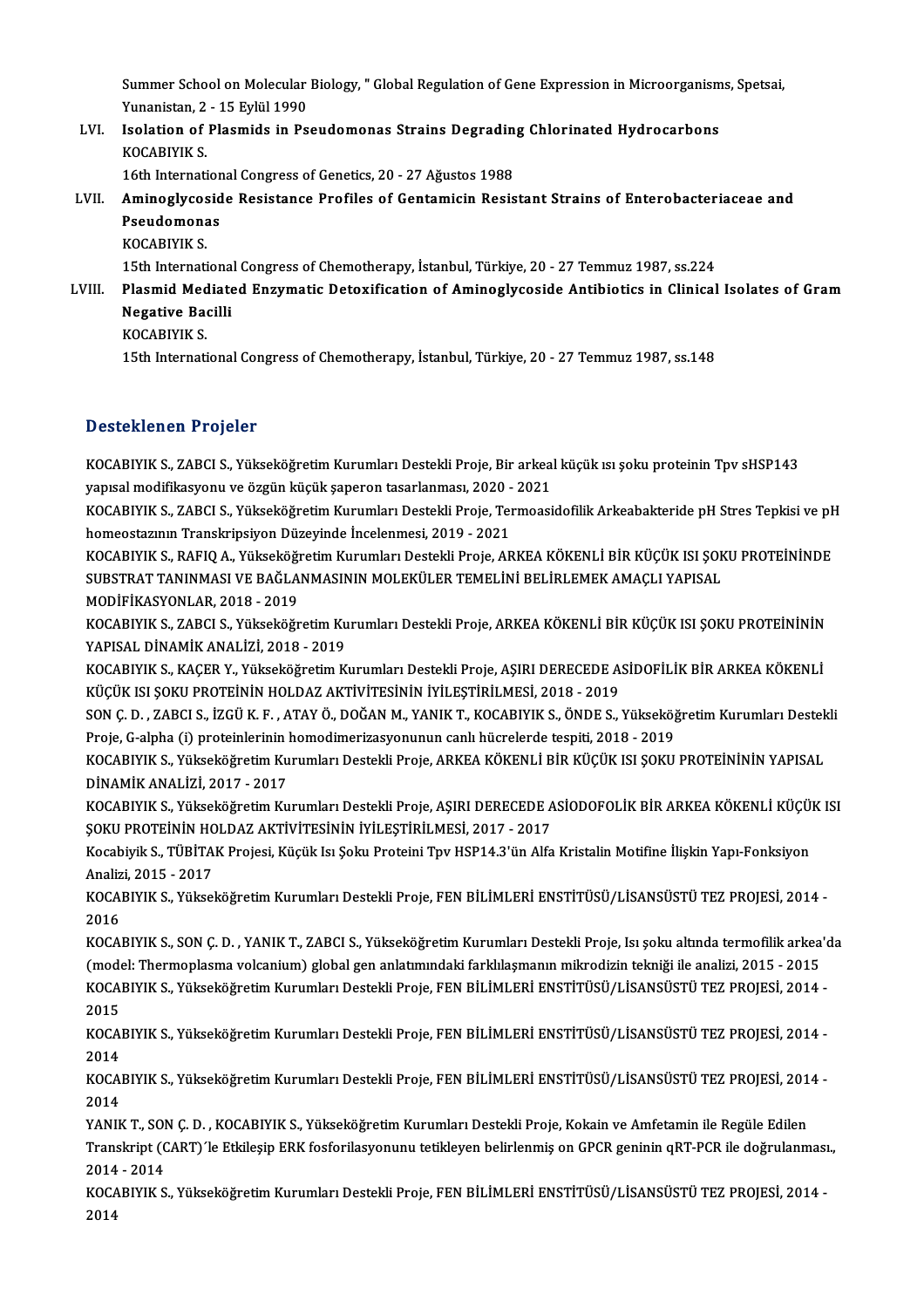Kocabıyık S., TÜBİTAK Projesi, Termoasidofilik Arkeon Thermoplasma volcanium'un Ekspresyon Mikrodizinleri<br>Kullanılarak Stres Kosullarında Translırıntam Analisi, 2012, 2014 Kocabıyık S., TÜBİTAK Projesi, Termoasidofilik Arkeon Thermoplas<br>Kullanılarak Stres Koşullarında Transkriptom Analizi, 2013 - 2014<br>KOCARIVIK S. TÜRİTAK Prejesi, Termoasidefilik Arkeon Thermonk Kocabıyık S., TÜBİTAK Projesi, Termoasidofilik Arkeon Thermoplasma volcanium'un Ekspresyon Mikrodizinleri<br>Kullanılarak Stres Koşullarında Transkriptom Analizi, 2013 - 2014<br>KOCABIYIK S., TÜBİTAK Projesi, Termoasidofilik Ark

Kullanılarak Stres Koşullarında Transkriptom Analizi, 2013 - 2014<br>KOCABIYIK S., TÜBİTAK Projesi, Termoasidofilik Arkeon Thermopla<br>Kullanılarak Stres Koşullarında Transkriptom Analizi, 2013 - 2014<br>KOCABIYIK S. XII MAZ T. Yü KOCABIYIK S., TÜBİTAK Projesi, Termoasidofilik Arkeon Thermoplasma Volcanium Un Ekspresyon Mikrodizinleri<br>Kullanılarak Stres Koşullarında Transkriptom Analizi, 2013 - 2014<br>KOCABIYIK S., YILMAZ T., Yükseköğretim Kurumları D

Kullanılarak Stres Koşullarında Transkriptom Analizi, 2013 - 2014<br>KOCABIYIK S., YILMAZ T., Yükseköğretim Kurumları Destekli Proje, THERMOPLASMA VOLCANİUM'UN 20S PROTEOZOM<br>DÜZENLEYİCİ PROTEİN GENLERİNİN STRES KOŞULLARINDA A KOCABIYIK S., YILMAZ T., Yükseköğretim Kurumları Destekli Proje, THERMOPLASMA VOLCANİUM'UN 20S PROTE<br>DÜZENLEYİCİ PROTEİN GENLERİNİN STRES KOŞULLARINDA ANLATIM PROFİLLERİNDEKİ DEĞİŞİM, 2013 - 2013<br>KOCABIYIK S., BRAHUSHA A., DÜZENLEYİCİ PROTEİN GENLERİNİN STRES KOŞU<br>KOCABIYIK S., BRAHUSHA A., Yükseköğretim Kuru<br>MOLEKÜLER ŞAPERON SİSTEMLERİ, 2013 - 2013<br>KOCABIYIK S. SUEBALL Yükseköğretim Kurumlar KOCABIYIK S., BRAHUSHA A., Yükseköğretim Kurumları Destekli Proje, TERMOFİLİK ARKEA PİCROPHİLUS SP. DE<br>MOLEKÜLER ŞAPERON SİSTEMLERİ, 2013 - 2013<br>KOCABIYIK S., SHERAJ I., Yükseköğretim Kurumları Destekli Proje, THERMOPLASMA

MOLEKÜLER ŞAPERON SİSTEMLERİ, 2013 - 2013<br>KOCABIYIK S., SHERAJ I., Yükseköğretim Kurumları Destekli Proje, THERMOPLASMA VOLCANİUM'UN Hps20 BENZERİ<br>BİR KÜÇÜK ISI ŞOKU PROTEİNİNE İLİŞKİN YAPISAL ANALİZLER, 2013 - 2013

YANIK T., kasap m., SON Ç.D., KOCABIYIK S., Yükseköğretim Kurumları Destekli Proje, Kokain Ve Amfetamin İle Regüle Edilen Transkript(cart) İle Etkilesip Erk Fosforilasyonunu Tetikleyen G-Proteine Kenetli Reseptörün Tespiti, 2012 - 2013 Kocabıyık S., Volkan M., TÜBİTAK Projesi, Yüzeyde Güçlendirilmiş Raman Etiketi Olarak Boya Hapsedilmiş Çekirdek-Edilen Transkript(cart) İle Etkileşip Erk Fosforilasyonunu Tetikleyen G-Proteine Kenetli Reseptörün Tespiti, 2012 - 201<br>Kocabıyık S., Volkan M., TÜBİTAK Projesi, Yüzeyde Güçlendirilmiş Raman Etiketi Olarak Boya Hapsedilmiş Kocabıyık S., `<br>Kabuk Nanop<br>2011 - 2013<br>Kosaburk S Kabuk Nanoparçacıklarının Hazırlanması, Karakterize Edilmesi ve 20S ile 26S Proteasomlarının Tayininde Kullanılma<br>2011 - 2013<br>Kocabıyık S., TÜBİTAK Projesi, Arkea Kökenli Rekombinant Küçük Isı Şoku Proteinlerinin E. coli'

2011 - 2013<br>Kocabıyık S., TÜBİTAK Projesi, Arkea Kökenli Rekombinant Küçük Isı Şoku Proteinlerinin E. coli' de Yüksek Düzeyde<br>Ekspresyonu ve Karakterizasyonu; Çeşitli Stres Koşullarında Küçük Isı Şoku Protein Genlerinin An Kocabıyık S., TÜBİTAK Projesi, Arkea Kökenli Rekombinant Küçük Isı Şoku Proteinlerinin E. coli' de Yüksek Düzeyde Ekspresyonu ve Karakterizasyonu; Çeşitli Stres Koşullarında Küçük Isı Şoku Protein Genlerinin Anlatım Farklılaşma<br>Analizi, 2010 - 2012<br>KOCABIYIK S., TÜBİTAK Projesi, Arkeabakteri Kökenli Rekombinant Küçük Isı Şoku Proteinl

Analizi, 2010 - 2012<br>KOCABIYIK S., TÜBİTAK Projesi, Arkeabakteri Kökenli Rekombinant Küçük Isı Şoku Proteinlerinin E. coli'de Yüksel<br>Düzeyde Ekspresyonu ve Karakterizasyonu; Çeşitli Stres Koşullarında Küçük Isı Şoku Protei KOCABIYIK S., TÜBİTAK Projesi, Arkea<br>Düzeyde Ekspresyonu ve Karakteriza:<br>Farklılaşmasının Analizi, 2010 - 2012<br>Kosaburk S., TÜRİTAK Projesi, Arkea I Düzeyde Ekspresyonu ve Karakterizasyonu; Çeşitli Stres Koşullarında Küçük Isı Şoku Protein Genlerinin Anlatım<br>Farklılaşmasının Analizi, 2010 - 2012

Profillerindeki Değişimin mRNA ve Protein Düzeylerinde Nitel Olarak Analizi, 2010 - 2011<br>Kocabıyık S., TÜBİTAK Projesi, Rekombinant Arkeal Şaperonin (termozom) ve Ko-şaperonin (prefoldin) Gen Kocabıyık S., TÜBİTAK Projesi, Arkea Kökenli 20S Proteazom Alt Birim Genlerinin Farklı Stres Kosullarında Gen Anlatım

Anlatımlarının, İşlevsel Etkileşimlerinin, ve Şaperon aktivitelerinin Araştırılması . TÜBİTAK Projesi, 2008 - 2009 Kocabıyık S., TÜBİTAK Projesi, Rekombinant Arkeal Şaperonin (termozom) ve Ko-şaperonin (prefoldin) Gen<br>Anlatımlarının, İşlevsel Etkileşimlerinin, ve Şaperon aktivitelerinin Araştırılması . TÜBİTAK Projesi, 2008 - 2009<br>KOCA Anlatımlarının, İşlevsel Etkileşimlerin<br>KOCABIYIK S., TÜBİTAK Projesi, Ther<br>İlişkisinin Araştırılması, 2005 - 2008<br>Kosaburlus, TÜBİTAK Projesi, Besule KOCABIYIK S., TÜBİTAK Projesi, Thermoplasma Volcanium'da 20S Proteasomun Regülasyonu ve Isı Şoku Tepkisi İl<mark>i</mark><br>İlişkisinin Araştırılması, 2005 - 2008<br>Kocabıyık S., TÜBİTAK Projesi, Regulation of Thermoplasma volcanium 20S

İlişkisinin Araştırılması, 2005 - 2008<br>Kocabıyık S., TÜBİTAK Projesi, Regulation of Thermoplasma volcanium 20S Proteasome and its role in Heat-Shock<br>Response. , 2005 - 2007 Kocabıyık S., TÜBİTAK Projesi, Regulation of Thermoplasma volcanium 20S Proteasome and its role in Heat-Shock<br>Response. , 2005 - 2007<br>Kocabıyık S., Diğer Resmi Kurumlarca Desteklenen Proje, Development of Biotechnological

Response. , 2005 - 2007<br>Kocabıyık S., Diğer Resmi Kurumlarca Des<br>Recombinant Acid Protease, 2002 - 2004<br>Kosaburlus - TüpitAK Proiesi Eupressian Kocabıyık S., Diğer Resmi Kurumlarca Desteklenen Proje, Development of Biotechnological Process for Production of a<br>Recombinant Acid Protease, 2002 - 2004<br>Kocabıyık S., TÜBİTAK Projesi, Expression of Cloned ⊠- and ⊠- Subun

Recombinant Acid Protease, 200<br>Kocabıyık S., TÜBİTAK Projesi, Ex<br>volcanium in E.coli, 2002 - 2004<br>Kosaburlı S., TÜBİTAK Projesi, Is Kocabıyık S., TÜBİTAK Projesi, Expression of Cloned **2**- and 2- Subunit Genes of 20S Proteasome from Thermopla<br>volcanium in E.coli, 2002 - 2004<br>Kocabıyık S., TÜBİTAK Projesi, Isolation, and Biochemical and Genetic Analysis

volcanium in E.coli, 2002 - 2004<br>Kocabıyık S., TÜBİTAK Projesi, Isolation, and Biochemical and Genetic Analysis of 20S Proteasome Complex from<br>Thermoplasma volcanium, 2001 - 2002 Kocabıyık S., TÜBİTAK Projesi, Isolation, and Biochemical and Genetic Analysis of 20S Proteasome Complex from<br>Thermoplasma volcanium, 2001 - 2002<br>Kocabıyık S., TÜBİTAK Projesi, Isolation of Thermophilic Archaea/Bacteria fr

Thermoplasma volcanium, 2001 - 2002<br>Kocabıyık S., TÜBİTAK Projesi, Isolation of Thermophilic Archaea/Bacteri:<br>Thermophilic Serine Protease Gene from Archaea in E.coli. , 1998 - 2000<br>Kosaburlı S. TÜBİTAK Projesi, Determinat Kocabıyık S., TÜBİTAK Projesi, Isolation of Thermophilic Archaea/Bacteria from Hot Springs in Turkey and Cloning of a<br>Thermophilic Serine Protease Gene from Archaea in E.coli. , 1998 - 2000<br>Kocabıyık S., TÜBİTAK Projesi, D

Thermophilic Serine Protease Gene from Archaea in E.coli. , 1998 - 2000<br>Kocabıyık S., TÜBİTAK Projesi, Determination of the Mechanisms Responsible for the<br>acidophilum Citrate Synthase by Using Genetic Engineering Technique Kocabıyık S., TÜBİTAK Projesi, Determination of the Mechanisms Responsible for the Thermostability of Thermoplasma<br>acidophilum Citrate Synthase by Using Genetic Engineering Techniques, 1996 - 1998<br>Kocabıyık S., TÜBİTAK Pro

acidophilum Citrate Synthase by Using Genetic Engineering Techniques, 1996 - 1998<br>Kocabıyık S., TÜBİTAK Projesi, Cloning of a Haloacid Dehalogenase Gene from Pseudomonas sp. (19 S). TÜBİTAK Projesi,<br>1993 - 1995 Kocabıyık S., TÜBİTAK Projesi, Cloning of a Haloacid Dehalogenase Gene from Pseudomonas sp. (19 S). TÜBİTAK Pı<br>1993 - 1995<br>Kocabıyık S., TÜBİTAK Projesi, Isolation and Characterization of Elastase from Pseudomonas aerugino

1993 - 1995<br>Kocabıyık S., TÜBİTAI<br>Projesi, 1992 - 1994 Projesi, 1992 - 1994<br>Atıflar

ToplamAtıf Sayısı (WOS):124 h-indeksi (WOS):7